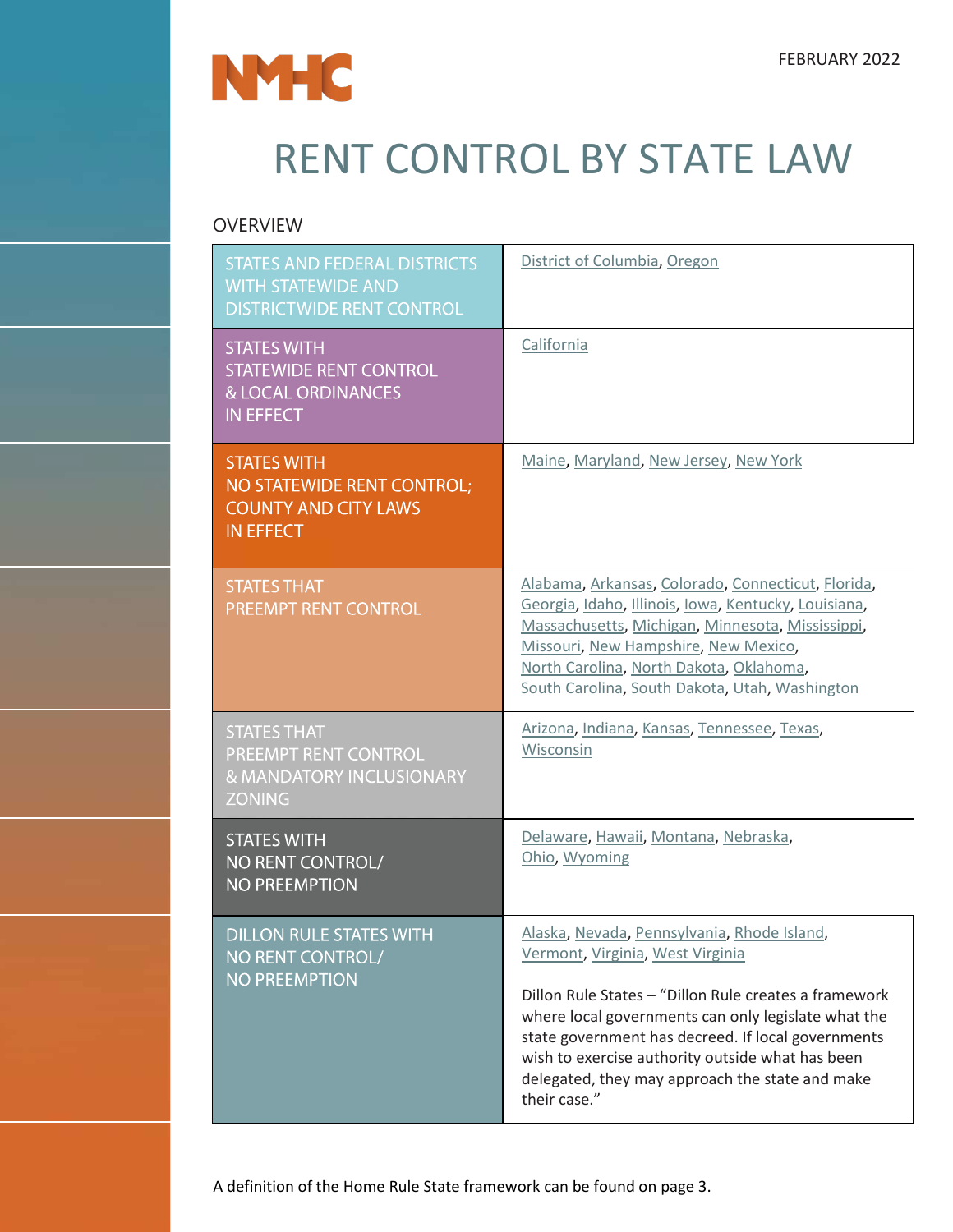# **RENT CONTROL BY STATE LAW**

### **DISTRICT OF COLUMBIA** DISTRICTWIDE RENT CONTROL

**Code of the District of Columbia Title 42 Real Property Chapter 35 Rental Housing Generally Subchapter II**  [Rent Stabilization Program 42-3502](https://code.dccouncil.us/dc/council/code/titles/42/chapters/35/subchapters/II/)

### <span id="page-1-0"></span>**OREGON**

### **[STATUTE](https://olis.oregonlegislature.gov/liz/2019R1/Downloads/MeasureDocument/SB608/Enrolled) – Oregon Senate Bill 608 SECTION 2. ORS 90.323 is amended to read:** 90.323.

- *1) If a tenancy is a week-to-week tenancy, the landlord may not increase the rent without giving the tenant written notice at least seven days prior to the effective date of the rent increase.*
- *2) For purposes of this section, the term "consumer price index" refers to the annual 12-month average change in the Consumer Price Index for All Urban Consumers, West Region (All Items), as published by the Bureau of Labor Statistics of the United States Department of Labor in September of the prior calendar year. [(2)]*
- *3) [If a tenancy is a month-to-month tenancy] During any tenancy other than week-to week, the landlord may not increase the rent:*
	- *a. During the first year after the tenancy begins.*
	- *b. At any time after the first year of the tenancy without giving the tenant written notice at least 90 days prior to the effective date of the rent increase. Enrolled Senate Bill 608 (SB 608-INTRO) Page 4*
	- *c. During any 12-month period, in an amount greater than seven percent plus the consumer price index above the existing rent except as permitted under subsection (7) of this section. [(3)]*
- *4) The notices required under this section must specify:* 
	- *a. The amount of the rent increase;*
	- *b. The amount of the new rent; [and]*
	- *c. Facts supporting the exemption authorized by subsection (7) of this section, if the increase is above the amount allowed in subsection (3)(c) of this section; and d. The date on which the increase becomes effective. [(4)]*
- *5) This section does not apply to tenancies governed by ORS 90.505 to 90.850.*
- *6) A landlord terminating a tenancy with a 30-day notice without cause as authorized by ORS 90.427 (3) or (4) during the first year of a tenancy may not reset rent for the next tenancy in an amount greater than seven percent plus the consumer price index above the previous rent.*
- *7) A landlord is not subject to subsection (3)(c) or (6) of this section when:* 
	- *a. The first certificate of occupancy for the dwelling unit was issued less than 15 years from the date of the notice of the rent increase; or*
	- *b. The landlord is providing reduced rent to the tenant as part of a federal, state or local program or subsidy.*
- *8) A landlord that increases rent in violation of subsection (3)(c) or (6) of this section is liable to the tenant in an amount equal to three months' rent plus actual damages suffered by the tenant.*

2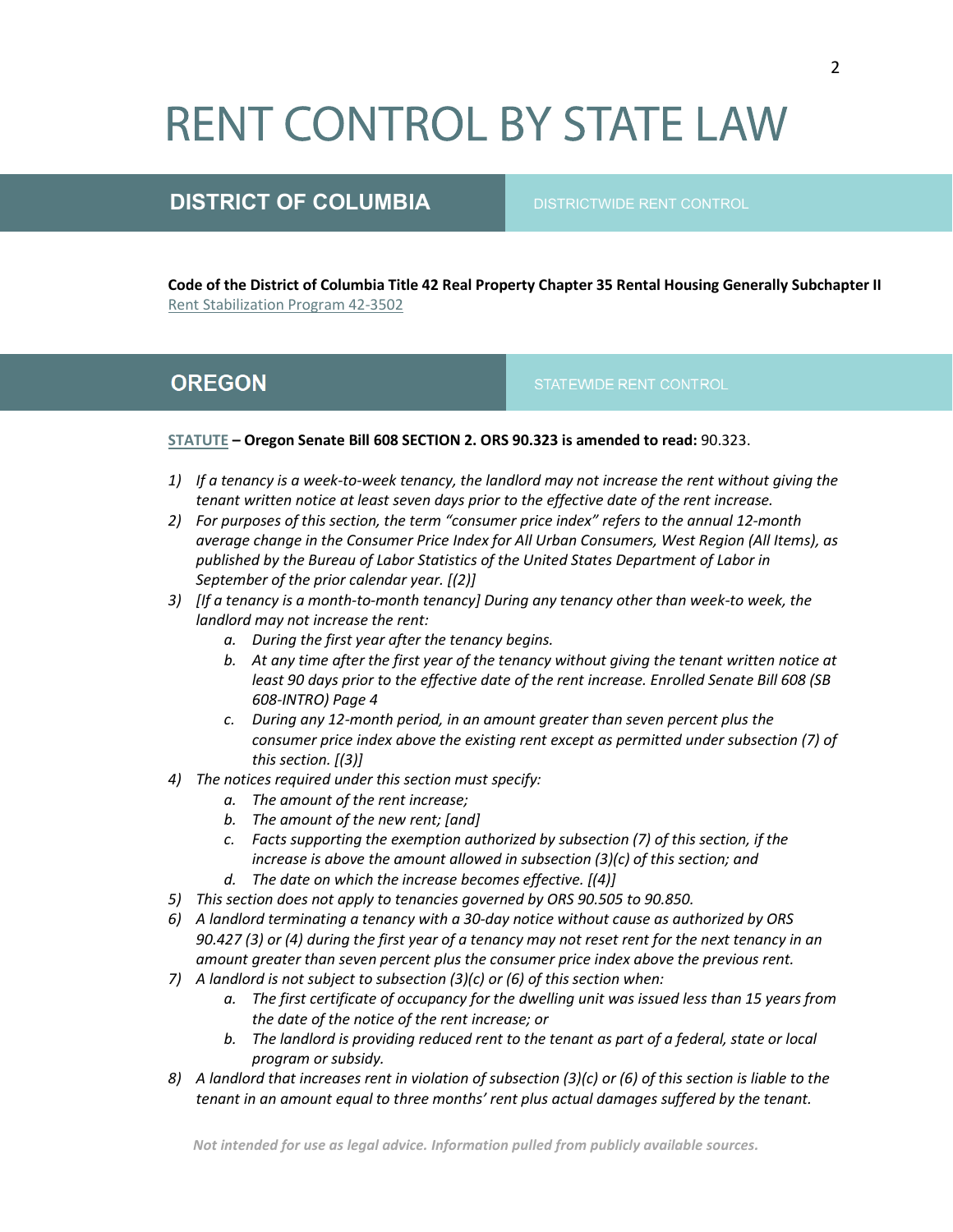### STATEWIDE, COUNTY, & MUNICIPAL RENT CONTROL

#### <span id="page-2-0"></span>**[STATUTE](https://leginfo.legislature.ca.gov/faces/billTextClient.xhtml?bill_id=201920200AB1482) – California Assembly Bill 1482**

An act to add and repeal Sections 1946.2, 1947.12, and 1947.13 of the Civil Code, relating to tenancy.

*This bill would, until January 1, 2030, prohibit an owner of residential real property from, over the course of any 12-month period, increasing the gross rental rate for a dwelling or unit more than 5% plus the percentage change in the cost of living, as defined, or 10%, whichever is lower, of the lowest gross rental rate charged for the immediately preceding 12 months, subject to specified conditions. The bill would prohibit an owner of a unit of residential real property from increasing the gross rental rate for the unit in more than 2 increments over a 12-month period, after the tenant remains in occupancy of the unit over a 12-month period. The bill would exempt certain properties from these provisions.*

COUNTY SPECIFIC LAWS – [Los Angeles County](https://dcba.lacounty.gov/wp-content/uploads/2019/04/LAC-Amending-Ordinance-No-2018-0045.pdf) (unincorporated areas)

CITY SPECIFIC LAWS – [Alameda,](http://www.alamedarentprogram.org/s/Rent-Stabilization-Ordinance-3148.pdf) [Berkeley,](https://www.cityofberkeley.info/Rent_Stabilization_Board/Home/Ordinance__Rent_Stabilization_and_Eviction_for_Good_Cause.aspx#1376030) [Beverly Hills,](http://www.beverlyhills.org/cbhfiles/storage/files/1727866790695710678/Chapter6CodeUpdated5-2-2018SterlingCodifiers.pdf) [Campbell,](https://library.municode.com/ca/campbell/codes/code_of_ordinances?nodeId=TIT6HESA_CH6.09REINDIRE) [Culver City,](http://www.culvercity.org/home/showdocument?id=17922) [Gardena,](https://www.codepublishing.com/CA/Gardena/html/Gardena14/Gardena1404.html) [East Palo Alto,](https://library.municode.com/ca/east_palo_alto/codes/code_of_ordinances?nodeId=TIT14HO) [Fremont,](http://www.codepublishing.com/CA/Fremont/?Fremont09/Fremont0960.html) [Hayward,](https://www.hayward-ca.gov/sites/default/files/documents/Residential%20Rent%20Stabilization%20Ordinance%2016-19.pdf) [Inglewood,](https://www.cityofinglewood.org/DocumentCenter/View/12930/Urgency-Interim-Ordinance-Rent-Control?bidId=) [Los Angeles,](http://library.amlegal.com/nxt/gateway.dll?f=templates&fn=default.htm&vid=amlegal:lamc_ca) [Los](http://www.losgatosca.gov/DocumentCenter/View/1944/Rental-Dispute-Ordinance-2128)  [Gatos,](http://www.losgatosca.gov/DocumentCenter/View/1944/Rental-Dispute-Ordinance-2128) [Milpitas,](http://www.ci.milpitas.ca.gov/_pdfs/task_force/tenant/2019/012319/attachment2.pdf) [Mountain View,](https://library.municode.com/ca/mountain_view/codes/code_of_ordinances?nodeId=PTITHCH_ARTXVIICOSTFAREAC) [Oakland,](https://library.municode.com/ca/oakland/codes/code_of_ordinances?nodeId=TIT8HESA_CH8.22REREADEV) [Palm Springs,](http://www.qcode.us/codes/palmsprings/?view=desktop&topic=4-4_08-4_08_060) [Richmond,](http://www.ci.richmond.ca.us/DocumentCenter/View/41144/Richmond-Fair-Rent-Just-Cause-for-Eviction-and-Homeowner-Protection-Ordinance?bidId=) [Sacramento,](https://sacramento.granicus.com/MetaViewer.php?view_id=21&event_id=3517&meta_id=561754) [San Francisco,](https://sfrb.org/sites/default/files/Document/Ordinance%26Regulations/600%20Ordinance%20Bookmarked%204.25.18.pdf) [San](http://www.sanjoseca.gov/DocumentCenter/View/73543)  [Jose,](http://www.sanjoseca.gov/DocumentCenter/View/73543) [Santa Ana,](https://www.santa-ana.org/rso) [Santa Monica,](https://www.smgov.net/uploadedFiles/Departments/Rent_Control/Rent_Control_Law/CharterAmndmnt.pdf) [Thousand Oaks \(Pre-1988 Tenancy only\),](http://library.amlegal.com/nxt/gateway.dll/California/thousandoaks_ca/thecityofthousandoakscaliforniamunicipal?f=templates$fn=default.htm$3.0$vid=amlegal:thousandoaks_ca) [Vallejo,](http://www.cityofvallejo.net/common/pages/DisplayFile.aspx?itemId=15789634) [West Hollywood](https://www.weho.org/home/showdocument?id=22540)

NO STATEWIDE RENT CONTROL; COUNTY & CITY LAWS IN **[MAINE](#page-2-1)** EFFECT

<span id="page-2-1"></span>*Provides for Home Rule through state constitution.\**

#### **CITY SPECIFIC LAWS –**

[Portland](https://www.portlandmaine.gov/2078/Rent-Control-Rental-Housing-Rights) (Rent Control Ordinance caps the amount that landlords may increase the rent annually)

\* Home Rule States – Home Rule creates a framework in which local governments can legislate as they see fit, so long as the state government (or federal government) has not strictly prohibited it. Local governments may exercise authority at a similar level as the state itself and retain the right to enact their own laws and regulations.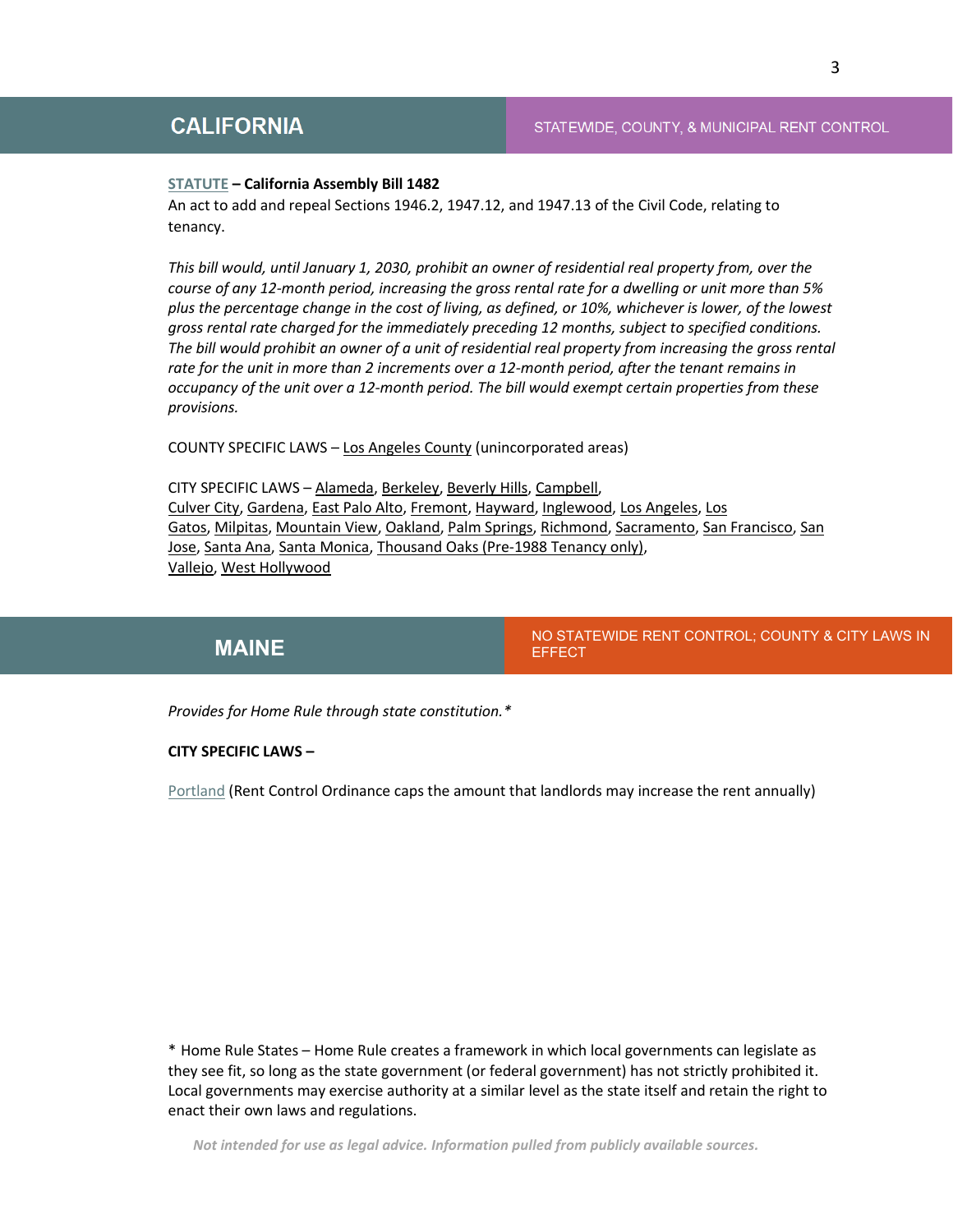**NO STATEWIDE RENT CONTROL; COUNTY & CITY LAWS IN BEFECT** 

No statewide rent control, some cities and counties are under rent control:

### **[MD Local Gov Code § 13-923 \(2018\)](https://law.justia.com/codes/maryland/2018/local-government/division-iii/title-13/subtitle-9/part-iv/section-13-923/)**

*The County Commissioners of Washington County may enact a local law or adopt regulations to control the increase of rent in the county.*

#### **[MD Local Gov Code § 13-922 \(2018\)](https://law.justia.com/codes/maryland/2018/local-government/division-iii/title-13/subtitle-9/part-iv/section-13-922/)**

*The governing body of Frederick County may enact an ordinance to control the increase of rent in the county.*

#### **[Montgomery County Code Section 29-55](https://apps.montgomerycountymd.gov/ccllims/BillDetailsPage?RecordId=2721)**

*Rent increases and late fees [[during]] following the COVID-19 state of emergency – prohibited.*

#### **[Takoma Park Rent Stabilization Law](https://takomaparkmd.gov/government/housing-and-community-development/rental-housing/rent-stabilization/)**

*All landlords who are under rent stabilization are required to give at least a two-month written notice of a rent increase and cannot increase the rent more than the city's rent stabilization allowance in effect at the time of the increase. The Current Rent Increase Allowance is 1.6% and applies to all rent increases occurring between July 1, 2019 through June 30, 2020.*

*6.20.010 Application of rent stabilization—Scope, rent increases, notification requirements, annual reporting.* 

- *1)* Rent Increases. *Rent increases shall be limited to the rent increase amounts authorized by this chapter for regulated rental units.*
- *2)* Frequency of Rent Increases*. Rents for any individual rental unit may not be increased more often than permitted by this chapter.*
- *3)* Notice of Rent Increases*. Notification of any rent increase authorized by this chapter shall be provided in writing to the tenant at least two months prior to the date the rent increase is to take effect.*
- *4)* Reporting of Rents*. Landlords must file an annual rent report with the Department on a form prescribed by the Department.*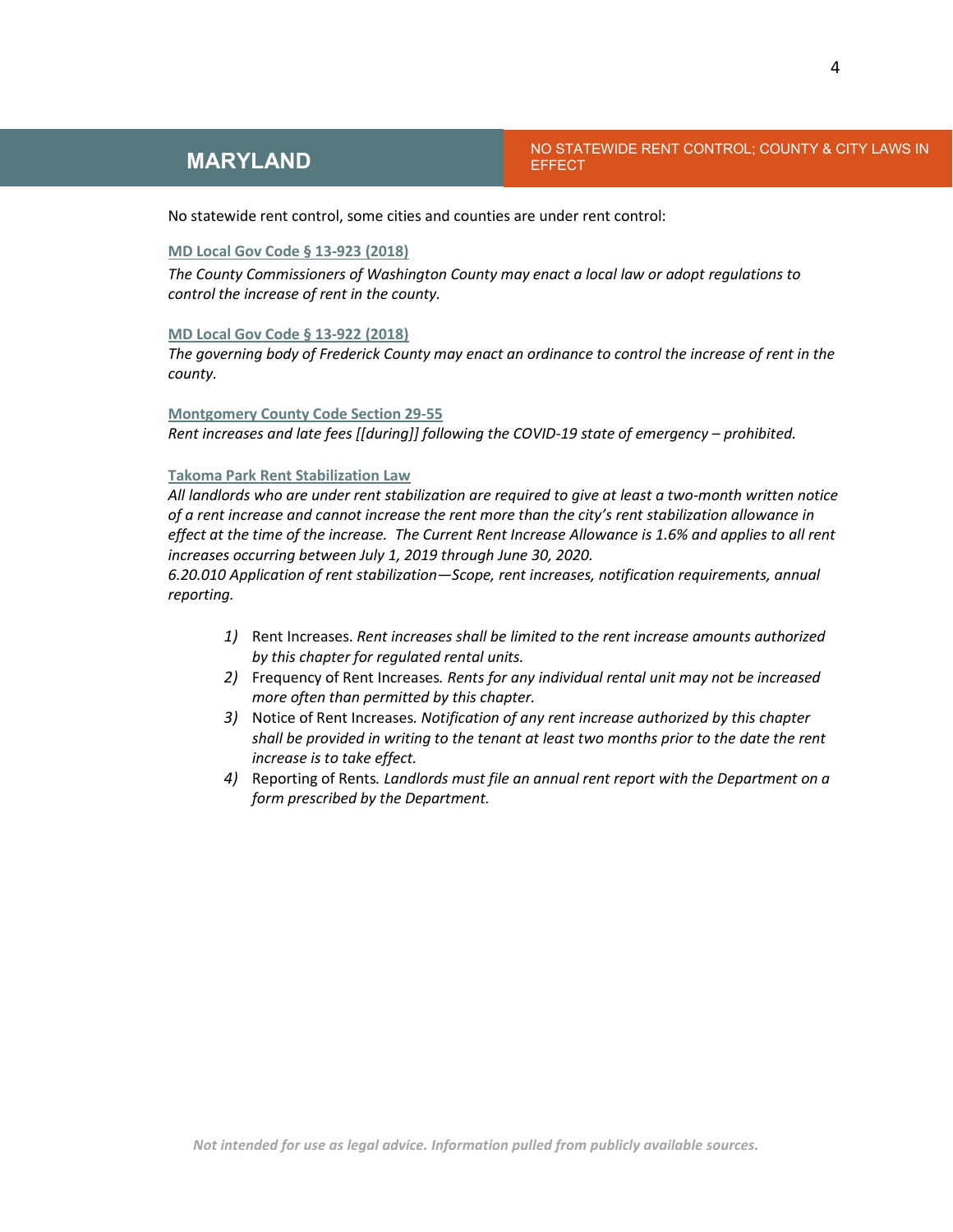### **NEW JERSEY** NO STATEWIDE RENT CONTROL; COUNTY & CITY LAWS IN EFFECT

### **MUNICIPALITIES –**

[Atlantic City,](https://www.ecode360.com/15206246a) [Atlantic Highlands,](https://ecode360.com/13514326) [Barnegat Township,](http://clerkshq.com/default.ashx?clientsite=Barnegat-nj) [Bayonne,](http://clerkshq.com/Content/Bayonne-nj/books/code/bayonnec16.htm) [Belleville,](http://clerkshq.com/temp/f8b93f01-4a0c-4d15-9750-94d684474fd7.pdf) [Bergenfield](https://ecode360.com/8944425)  [Borough,](https://ecode360.com/8944425) [Bloomfield,](https://ecode360.com/11765765) [Caldwell Borough,](https://ecode360.com/9991784) [Camden,](https://ecode360.com/8509581) [Cedar Grove,](https://ecode360.com/9245509) [Cherry Hill](http://clerkshq.com/temp/a0290d8c-628f-4cc5-b74e-c302f6a0f257.pdf)  [Township,](http://clerkshq.com/temp/a0290d8c-628f-4cc5-b74e-c302f6a0f257.pdf) [Chesilhurst](https://ecode360.com/13502383) Borough, [Cliffside Park Borough,](http://clerkshq.com/temp/67b567ad-a0ec-4e72-b28d-13ac4ec19d0a.pdf) [Clifton City,](https://ecode360.com/8518319) [Dumont Borough,](https://ecode360.com/9555690) [East](http://clerkshq.com/temp/45f02094-0feb-47aa-bc4b-e22e41512f3b.pdf)  [Brunswick,](http://clerkshq.com/temp/45f02094-0feb-47aa-bc4b-e22e41512f3b.pdf) [East Orange,](https://ecode360.com/9565553) [East Rutherford,](https://ecode360.com/9412584) [East Windsor](http://clerkshq.com/default.ashx?clientsite=Eastwindsor-nj) , [Eatontown,](https://ecode360.com/7640755) [Edgewater Borough,](https://ecode360.com/14392420) [Edison](http://clerkshq.com/default.ashx?clientsite=Edison-nj)  [Township,](http://clerkshq.com/default.ashx?clientsite=Edison-nj) [Egg Harbor,](https://ecode360.com/8040464) [Elizabeth,](https://library.municode.com/nj/elizabeth/codes/code_of_ordinances?nodeId=TIT5BULIRE_CH5.70RECOST) [Elmwood Park Borough,](http://clerkshq.com/default.ashx?clientsite=ElmwoodPark-nj) [Englewood,](https://ecode360.com/13859839) [Ewing Township,](https://ecode360.com/9384825) [Fair](https://ecode360.com/10054997)  [Lawn,](https://ecode360.com/10054997) [Fairview,](http://clerkshq.com/temp/5d2db312-dc49-4b6d-a4f8-fa768310a659.pdf) [Fort Lee,](https://ecode360.com/10069189) [Franklin Township,](https://ecode360.com/6345363) [Gloucester Township,](https://sites.google.com/site/glotwpcode/TABLE-OF-CONTENTS/part-ii---regulatory-ordinances/chapter-68-rent-stabilization) [Guttenberg Town,](http://clerkshq.com/temp/413d6e2f-1e00-4732-8c82-9f532185271a.pdf) [Hackensack](https://ecode360.com/13166925)  [City,](https://ecode360.com/13166925) [Haddon Township,](http://www.haddontwp.com/wp-content/uploads/2010/02/1296-Rent-Control1.pdf) [Hamilton Township,](https://www.ecode360.com/27520936) [Hammonton,](http://library.amlegal.com/nxt/gateway.dll/New%20Jersey/hammonton_nj/codeofthetownofhammonton?f=templates$fn=default.htm$3.0$vid=amlegal:hammonton_nj) [Hasbrouck Heights,](https://ecode360.com/36499244) [Hazlet,](https://ecode360.com/35230798) [Highland Park,](https://ecode360.com/10613114) [Hoboken,](https://ecode360.com/15252438) [Howell Township,](https://ecode360.com/6673782) [Irvington,](https://ecode360.com/30526708) [Jackson Township,](https://ecode360.com/15790240) [Jersey](https://library.municode.com/nj/jersey_city/codes/code_of_ordinances?nodeId=CH260RECO)  [City,](https://library.municode.com/nj/jersey_city/codes/code_of_ordinances?nodeId=CH260RECO) [Lakewood Township,](http://clerkshq.com/default.ashx?clientsite=lakewood-nj) [Leonia,](https://ecode360.com/9252208) [Linden,](http://clerkshq.com/default.ashx?clientsite=Linden-nj) [Lindenwold,](https://ecode360.com/31655217) [Little Falls Township,](https://ecode360.com/6922250) [Little Ferry](http://clerkshq.com/temp/6d019b95-bf94-48c7-b329-7ad4871e9829.pdf)  [Borough,](http://clerkshq.com/temp/6d019b95-bf94-48c7-b329-7ad4871e9829.pdf) [Lopatcong,](https://ecode360.com/10311318) [Lyndhurst,](http://clerkshq.com/temp/26ee4665-933c-418f-913d-17d2908eb699.pdf) [Mantua Township,](https://ecode360.com/9579372) [Maplewood Township,](https://ecode360.com/9420567) [Maywood](https://ecode360.com/10330940)  [Borough,](https://ecode360.com/10330940) [Metuchen Borough,](http://clerkshq.com/default.ashx?clientsite=metuchen-nj) [Middlesex,](https://ecode360.com/10336150) [Morristown,](https://www.townofmorristown.org/vertical/sites/%7B0813EA2E-B627-4F82-BBB0-DDEE646947B5%7D/uploads/Rent_Control_Ordinance_Town_of_Morristown.pdf) [Neptune Township,](http://www.neptunetownship.org/sites/default/files/documents/RentLeveling/Rent%20Control%20Ord%20with%20amendments_0.pdf) [New Brunswick,](https://library.municode.com/nj/new_brunswick/codes/code_of_ordinances?nodeId=TIT5BULIRE_CH5.80RECO#TOPTITLE) [New](http://clerkshq.com/default.ashx?clientsite=NewMilford-nj)  [Milford Borough](http://clerkshq.com/default.ashx?clientsite=NewMilford-nj) [Newark,](http://clerkshq.com/default.ashx?clientsite=Newark-nj) [North Arlington Borough,](https://ecode360.com/11268672) [North Bergen,](http://www.northbergen.org/_Content/pdf/Rent-Control-Ordinance.pdf) [North Brunswick,](https://ecode360.com/8536376#8536376) [North](http://clerkshq.com/default.ashx?clientsite=NorthPlainfield-nj)  [Plainfield,](http://clerkshq.com/default.ashx?clientsite=NorthPlainfield-nj) [Nutley Township,](https://ecode360.com/12133328) [Old bridge Township](https://ecode360.com/7013390#7013390)[, Orange Township,](http://clerkshq.com/temp/8f3d9bab-8d37-45f1-befb-52022d708f15.pdf) [Palisades Park Borough,](https://ecode360.com/9263352) [Passaic](https://ecode360.com/8638096)  [City,](https://ecode360.com/8638096) [Paterson,](https://ecode360.com/8553068) [Pennsauken Township,](https://ecode360.com/11309023) [Perth Amboy,](http://clerkshq.com/default.ashx?clientsite=PerthAmboy-nj) [Piscataway,](http://clerkshq.com/default.ashx?clientsite=Piscataway-nj) Pittsgrove [Township,](https://ecode360.com/9114500) [Randolph](https://library.municode.com/nj/randolph_township/codes/code_of_ordinances?nodeId=REOR_CH26HO_ARTVRELE)  [Township,](https://library.municode.com/nj/randolph_township/codes/code_of_ordinances?nodeId=REOR_CH26HO_ARTVRELE) [Red Bank,](https://ecode360.com/14163634) [Ridgefield Borough,](https://ecode360.com/9124437) [Ridgefield Park Village,](https://ecode360.com/13320668) [River Edge](https://ecode360.com/11321619)  [Borough,](https://ecode360.com/11321619) [Robbinsville,](https://ecode360.com/6354789) [Roselle Borough,](https://ecode360.com/8283414) [Rutherford,](https://ecode360.com/11346014) [Sayerville](https://library.municode.com/nj/sayreville_borough/codes/code_of_ordinances?nodeId=CHXIIBUHO_12-6RECO) Borough, [Shamong,](https://ecode360.com/11357104) [South Brunswick](https://library.municode.com/nj/south_brunswick_township/codes/code_of_ordinances?nodeId=CH78OFMIPR_ARTVRECO)  [Township,](https://library.municode.com/nj/south_brunswick_township/codes/code_of_ordinances?nodeId=CH78OFMIPR_ARTVRECO) [South Orange Village,](https://southorange.municipalcodeonline.com/book?type=ordinances#name=Ch_254_Rental_Property) [Springfield Township,](http://clerkshq.com/default.ashx?clientsite=Springfield-nj) [Spring Lake Heights,](https://www.nj.gov/dca/divisions/codes/publications/pdf_lti/rnt_cntrl_srvy_2009.pdf) [Teaneck](https://ecode360.com/13655473)  [Township,](https://ecode360.com/13655473) [Trenton,](https://ecode360.com/9132503) [Union City,](https://ecode360.com/15396991) [Union Township,](https://ecode360.com/7969832) [Verona,](https://ecode360.com/12271157) [Wallington Borough,](https://ecode360.com/15122299) [Washington](https://ecode360.com/7662437#7662437)  [Township,](https://ecode360.com/7662437#7662437) [Wayne Township,](http://clerkshq.com/default.ashx?clientsite=Wayne-nj) [Weehawken,](https://www.weehawken-nj.us/home/showpublisheddocument/1350/637732008991670000) [West Caldwell Township,](http://clerkshq.com/default.ashx?clientsite=WestCaldwell-nj) [West Deptford,](http://clerkshq.com/default.ashx?clientsite=westdeptford-nj) [West New](https://ecode360.com/14544052)  [York,](https://ecode360.com/14544052) [West Orange Township,](http://clerkshq.com/Content/WestOrange-nj/books/worangec15.htm) [Weymouth,](https://ecode360.com/11411444) [Woodbridge Township,](http://clerkshq.com/default.ashx?clientsite=Woodbridge-nj) [Woodland Park Borough](http://clerkshq.com/default.ashx?clientsite=WoodlandPark-nj)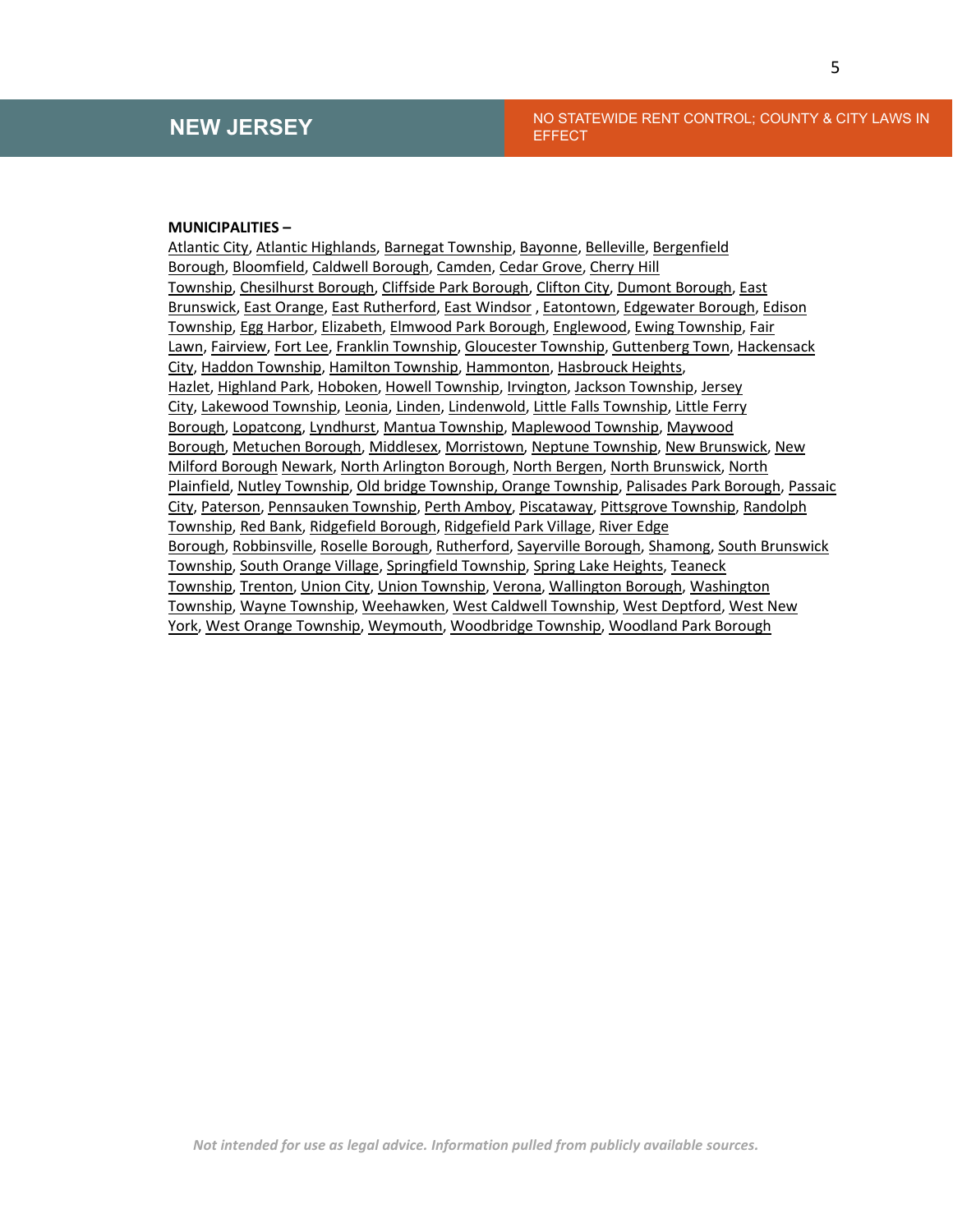### **NEW YORK** NO STATEWIDE RENT CONTROL; COUNTY & CITY LAWS IN **EFFECT**

#### STATEWIDE TENANT PROTECTION-

[Housing Stability and Tenant Protection Act of 2019](https://assembly.state.ny.us/leg/?default_fld=&bn=S06458&term=2019&Summary=Y&Actions=Y&Text=Y&Committee%26nbspVotes=Y&Floor%26nbspVotes=Y#S06458)

#### **MUNICIPALITIES -**

[New York City](http://library.amlegal.com/nxt/gateway.dll/New%20York/admin/title26housingandbuildings/chapter3rentcontrol?f=templates$fn=default.htm$3.0$vid=amlegal:newyork_ny$anc=JD_T26C003)

### **Nassau County**:

[Baxter Estates,](http://www.nyshcr.org/Rent/about.htm) [Cedar Hurst,](https://hcr.ny.gov/office-rent-administration-ora) [Floral Park, Freeport,](http://www.nyshcr.org/Rent/about.htm) [Glen Cove,](https://hcr.ny.gov/office-rent-administration-ora) [Great Neck,](http://www.nyshcr.org/Rent/about.htm) [Great Neck](http://www.nyshcr.org/Rent/about.htm)  [Plaza,](http://www.nyshcr.org/Rent/about.htm) [Hempstead,](http://www.nyshcr.org/Rent/about.htm) [Long Beach,](https://hcr.ny.gov/office-rent-administration-ora) [Lynbrook,](http://www.nyshcr.org/Rent/about.htm) [Mineola,](http://www.nyshcr.org/Rent/about.htm) [North Hempstead,](http://www.nyshcr.org/Rent/about.htm) Rockville [Centre,](http://www.nyshcr.org/Rent/about.htm) [Russell Gardens,](http://www.nyshcr.org/Rent/about.htm) [Thomaston](http://www.nyshcr.org/Rent/about.htm)

#### **Rockland County**:

[Haverstraw,](http://www.nyshcr.org/Rent/about.htm) [Spring Valley](http://www.nyshcr.org/Rent/about.htm)

### **Westchester County**:

[Ardsley](https://homes.westchestergov.com/rent-control), [Crontonon-Harmon,](http://www.nyshcr.org/Rent/about.htm) [Dobbs Ferry,](http://www.nyshcr.org/Rent/about.htm) [East Chester,](http://www.nyshcr.org/Rent/about.htm) [Greenburgh,](http://www.nyshcr.org/Rent/about.htm) [Harrison,](http://www.nyshcr.org/Rent/about.htm) [Hastings-on-Hudson,](http://www.nyshcr.org/Rent/about.htm) [Irvington,](http://www.nyshcr.org/Rent/about.htm) [Larchmont,](http://www.nyshcr.org/Rent/about.htm) [Mamaroneck,](http://www.nyshcr.org/Rent/about.htm) [Mount Kisco,](http://www.nyshcr.org/Rent/about.htm) [Mount](http://www.nyshcr.org/Rent/about.htm)  [Vernon,](http://www.nyshcr.org/Rent/about.htm) [New Rochelle,](http://www.nyshcr.org/Rent/about.htm) [Ossining,](http://www.nyshcr.org/Rent/about.htm) [Pleasantville,](http://www.nyshcr.org/Rent/about.htm) [Port Chester,](http://www.nyshcr.org/Rent/about.htm) [Rye,](http://www.nyshcr.org/Rent/about.htm) [Sleepy Hollow,](http://www.nyshcr.org/Rent/about.htm) [Tarrytown,](http://www.nyshcr.org/Rent/about.htm) [Tuckahoe,](http://www.nyshcr.org/Rent/about.htm) [White Plains,](http://www.nyshcr.org/Rent/about.htm) Yonkers

- Orange: Municipalities that have opted into only the [Emergency Tenant Protection](https://law.justia.com/codes/new-york/2015/etp/)  [Act of 1974](https://law.justia.com/codes/new-york/2015/etp/)
- Blue: Municipalities that have opted into both the Emergency Tenant Protection [Act of 1974](https://law.justia.com/codes/new-york/2015/etp/) (ETPA) and [Senior Citizen Rent Increase Exemption](http://www.nyshcr.org/Forms/Rent/RTP-13ISCRIEINSTRUCTIONS.pdf) (SCRIE)
- Green: See website for [Westchester County local rent control](https://homes.westchestergov.com/rent-control)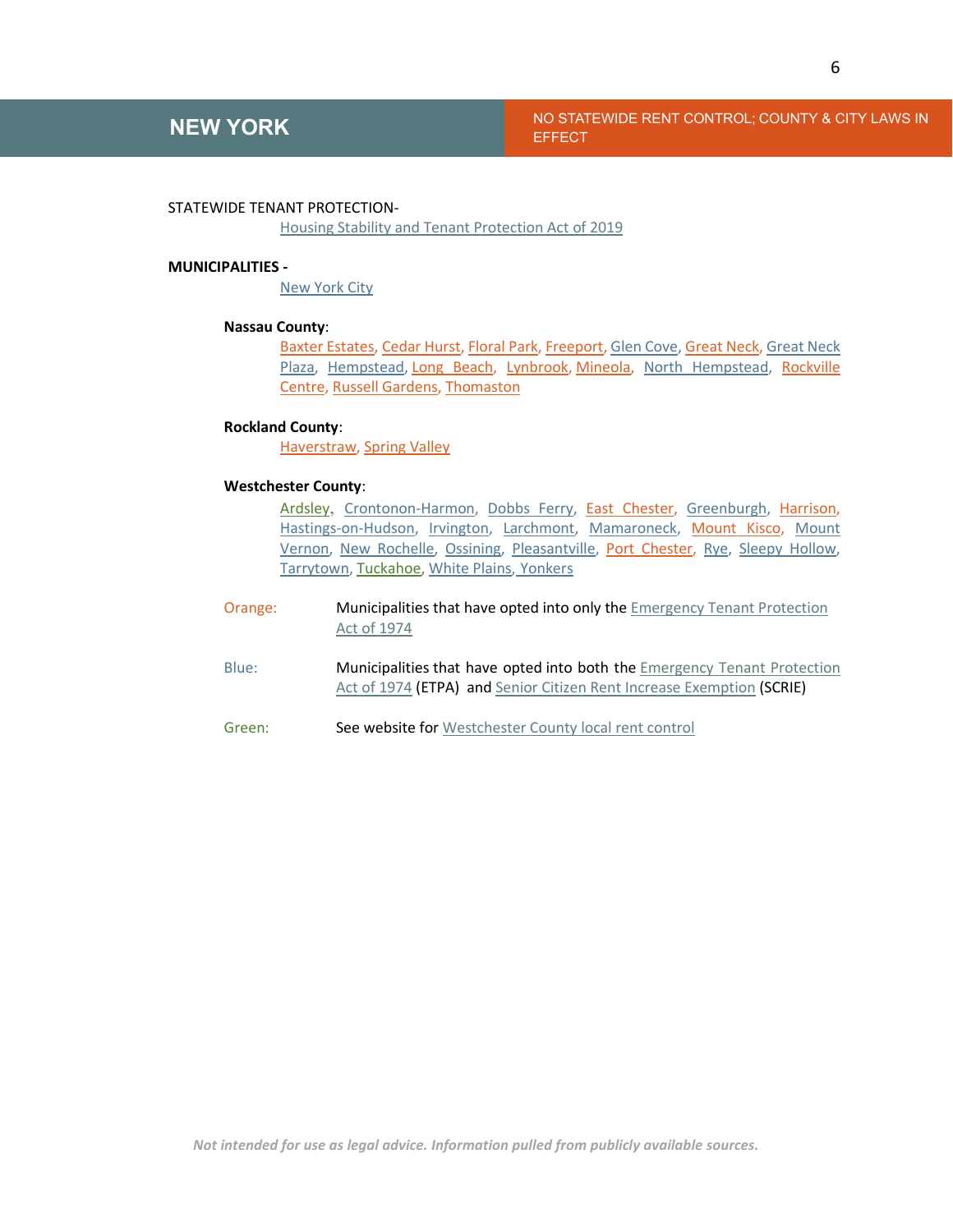### <span id="page-6-0"></span>**ALABAMA**

#### PREEMPTS RENT CONTROL

#### **[STATUTE](https://law.justia.com/codes/alabama/2006/8577/11-80-8.html) – Alabama Code: § 11-80-8.1**

Enactment of ordinances, resolutions, etc., controlling rent charged for leasing private property prohibited.

- *(a) As used in this section, "local governmental unit" means any political subdivision of this state including, but not limited to, a county, city, town, or municipality, if the political subdivision provides local government services in a geographically limited area of this state as its primary purpose and it has the power to act primarily on behalf of that area.*
- *(b) A local governmental unit shall not enact, maintain, or enforce an ordinance, resolution, or rule that would have the effect of controlling the amount of rent charged for leasing private property. This section does not impair the right of any local governmental unit to manage and control property in which the local governmental unit has a property interest.*

### <span id="page-6-1"></span>**ARKANSAS**

PREEMPTS RENT CONTROL

**[STATUTE](https://law.justia.com/codes/arkansas/2019/title-14/subtitle-2/chapter-16/subchapter-6/section-14-16-601/)** - **Arkansas Code: § 14-16-601**  Rent control preemption.

- *(a) As used in this section, "local governmental unit" means a political subdivision of this state, including, but not limited to, a county, city, village, or township, if the political subdivision provides local government services for residents in a geographically limited area of this state as its primary purpose and has the power to act primarily on behalf of that area.*
- *(b) A local governmental unit shall not enact, maintain, or enforce an ordinance or resolution that would have the effect of controlling the amount of rent charged for leasing private residential or commercial property.*
- *(c) This section does not impair the right of any local governmental unit to manage and control residential property in which the local governmental unit has a property interest.*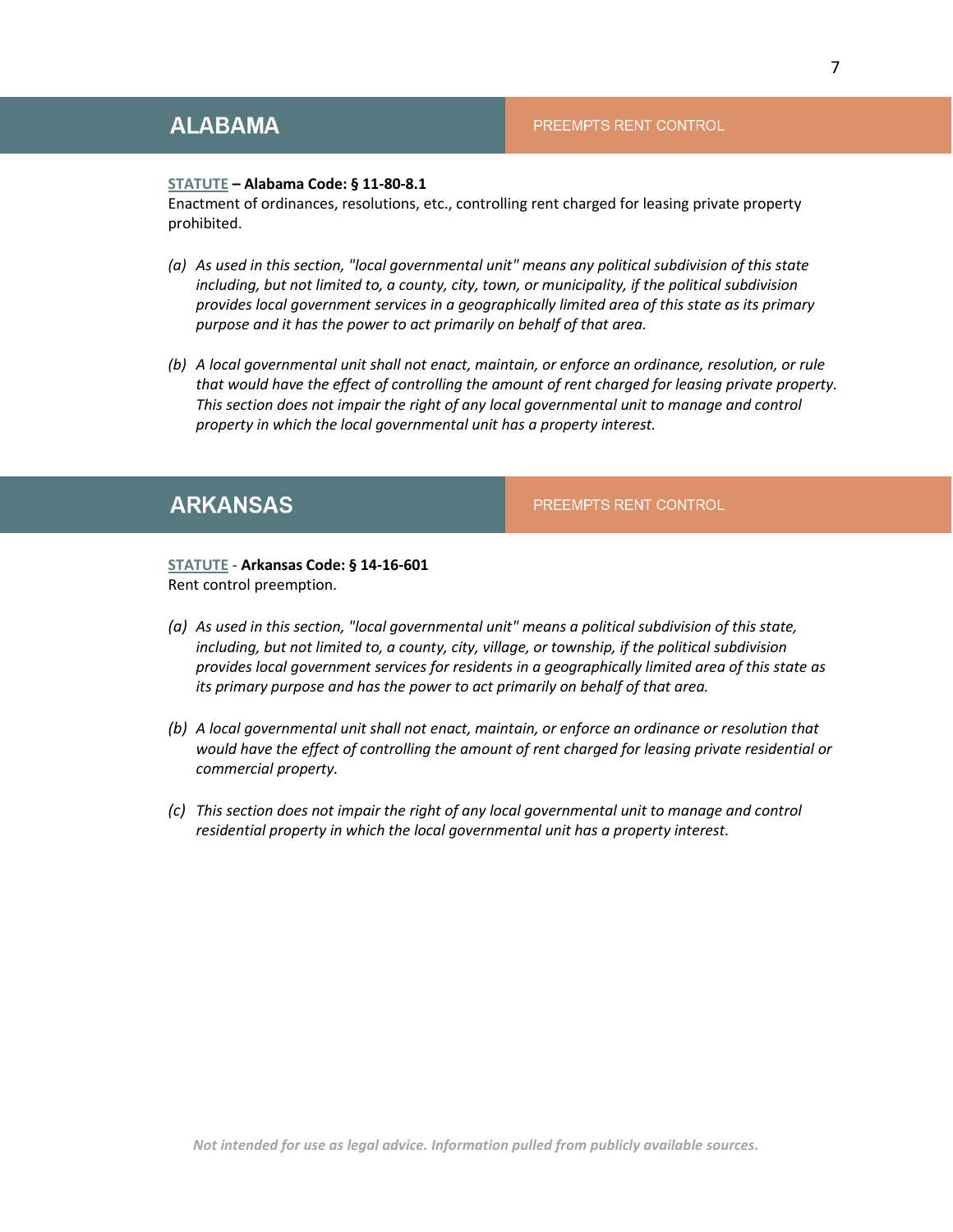#### <span id="page-7-0"></span>**[STATUTE](https://law.justia.com/codes/colorado/2020/title-38/article-12/section-38-12-301/)** - **Colorado Code: § 38-12-301**

Control of rents by counties and municipalities prohibited.

*The general assembly finds and declares that the imposition of rent control on private residential housing units is a matter of statewide concern; therefore, no county or municipality may enact any ordinance or resolution that would control rent on either private residential property or a private residential housing unit.* 

*For purposes of subsection (1) of this section, an ordinance or resolution that would control rent on either private residential property or a private residential housing unit shall not include: A voluntary agreement between a county or municipality and a permit applicant or property owner to limit rent on the property or unit or that is otherwise designed to provide affordable housing stock or (b)The placement on the title to the unit of a deed restriction that limits rent on the property or unit or that is otherwise designed to provide affordable housing stock pursuant to a voluntary agreement between a county or municipality and a permit applicant or property owner to place the deed restriction on the title.* 

*An agreement authorized pursuant to subsection (2) of this section may specify how long either private residential property or a private residential housing unit is subject to its terms, whether a subsequent property owner is subject to the agreement, and remedies for early termination agreed to by both the permit applicant or property owner and the county or municipality. Notwithstanding any other provision of this section, a county or municipality may not deny an application for a development permit as defined In section 29-20-103(1), C.R.S., because an applicant for such a permit declines to enter into an agreement to limit rent on either private residential property or a private residential housing unit.* 

*This section is not intended to impair the right of any state agency, county, or municipality to manage and control any property in which it has an interest through a housing authority or similar agency.*

### <span id="page-7-1"></span>**CONNECTICUT**

PREEMPTS RENT CONTROL

#### **[STATUTE](https://www.cga.ct.gov/2015/rpt/pdf/2015-R-0020.pdf) - CGS § 7-148b.**

The Connecticut law does not permit municipalities to adopt rent control ordinances.

*The Connecticut Supreme Court reached the conclusion after finding* 

- *(a) municipalities have only the powers that are expressly conferred upon them and necessary to effect conferred powers and*
- *(b) the legislature's 1956 repeal of laws authorizing municipalities to enact rent control made it clear that rent control is contrary to the legislature's will (Old Colony Gardens, Inc. v. Stamford, 147 Conn. 60 (1959).*

*However, Connecticut law authorizes municipalities to establish fair rent commissions to "control and eliminate excessive rental charges." Commissions can receive and investigate rent complaints, issue subpoenas, hold hearings, and order landlords to reduce rents.*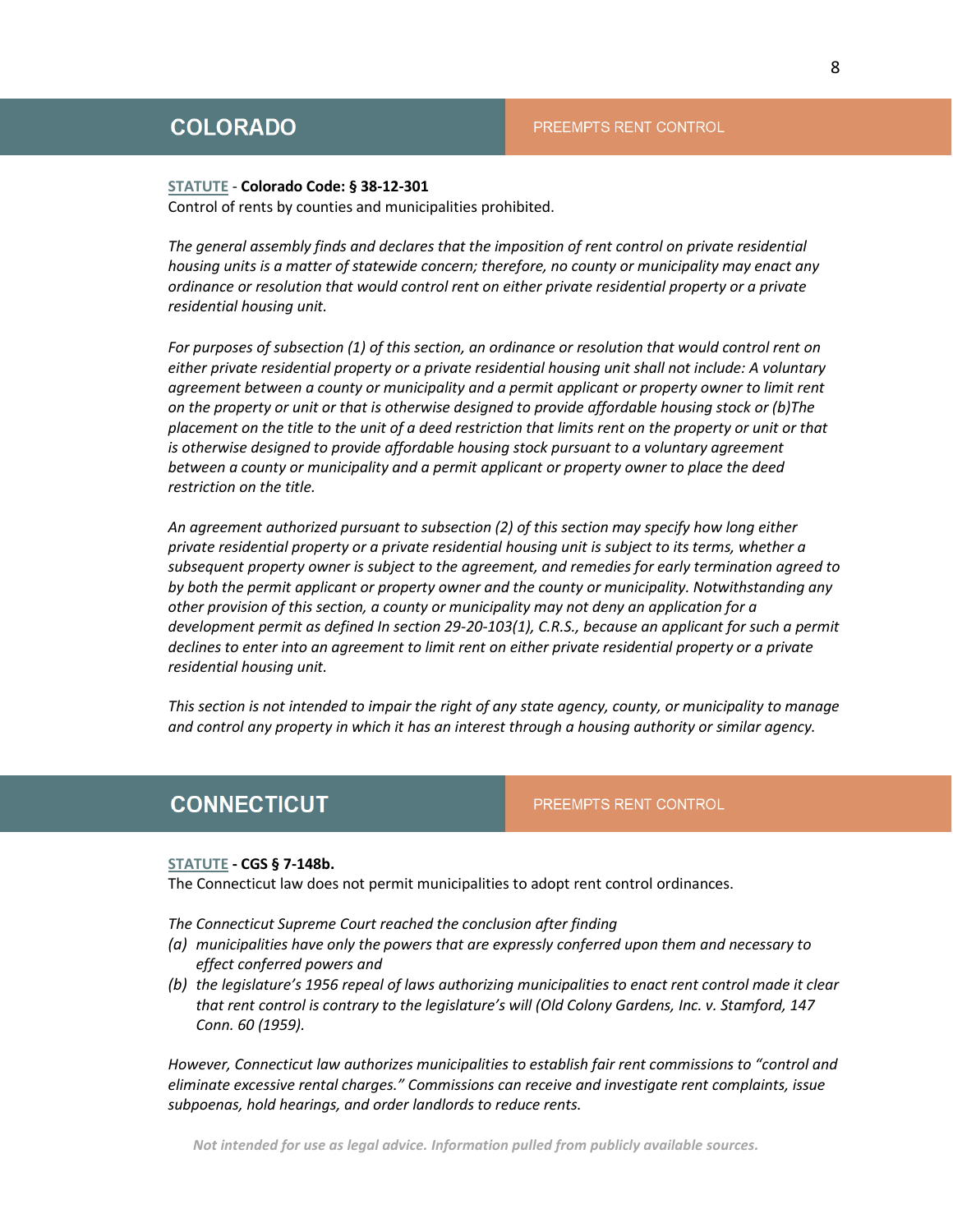### <span id="page-8-0"></span>**FLORIDA**

#### PREEMPTS RENT CONTROL

### **[STATUTE](http://www.leg.state.fl.us/Statutes/index.cfm?App_mode=Display_Statute&Search_String=&URL=0100-0199/0125/Sections/0125.0103.html) - 125.0103**

Ordinances and rules imposing price controls; findings required; procedures.

*(1)(a) Except as hereinafter provided, no county, municipality, or other entity of local government shall adopt or maintain in effect an ordinance or a rule which has the effect of imposing price controls upon a lawful business activity which is not franchised by, owned by, or under contract with, the governmental agency, unless specifically provided by general law.*

### <span id="page-8-1"></span>**GEORGIA**

PREEMPTS RENT CONTROL

**[STATUTE](https://law.justia.com/codes/georgia/2020/title-44/chapter-7/article-1/section-44-7-19/) - Georgia Code: § 44-7-19**  Restrictions on rent regulation by local governments.

*No county or municipal corporation may enact, maintain, or enforce any ordinance or resolution which would regulate in any way the amount of rent to be charged for privately owned, single-family or multiple-unit residential rental property. This Code section shall not be construed as prohibiting any county or municipal corporation, or any authority created by a county or municipal corporation for that purpose, from regulating in any way property belonging to such county, such municipal corporation, or such authority from entering into any agreements with private persons, which agreements regulate the amount of rent to be charged for such rental properties.*

### <span id="page-8-2"></span>**IDAHO**

PREEMPTS RENT CONTROL

### **[STATUTE](https://legislature.idaho.gov/statutesrules/idstat/title55/t55ch3/sect55-307/) – Idaho Code: § 55-307 (2019)**

*(2) A local governmental unit shall not enact, maintain, or enforce an ordinance or resolution that*  would have the effect of controlling the amount of rent charged for leasing private residential *property. This provision does not impair the right of any local governmental unit to manage and control residential property in which the local governmental unit has a property interest.*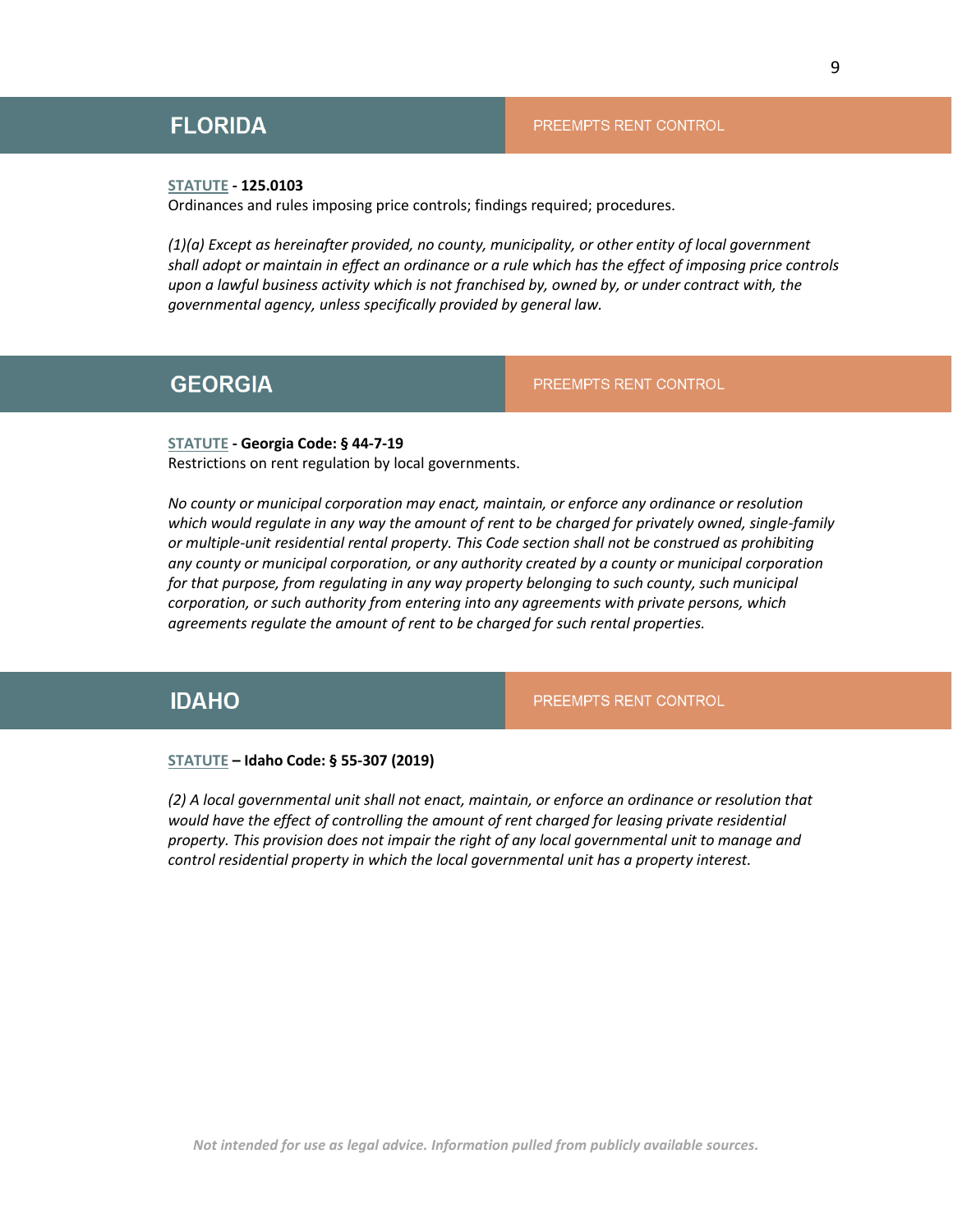### <span id="page-9-0"></span>**ILLINOIS**

#### PREEMPTS RENT CONTROL

#### **[STATUTE](http://www.ilga.gov/legislation/ilcs/ilcs3.asp?ActID=748&ChapterID=11)** – **Illinois Code: § SOILC: S825**

Rent Control Preemption Act – Sec. 5. Rent control prohibited.

*A unit of local government, as defined in Section 1 of Article VII of the Illinois Constitution, shall not enact, maintain, or enforce an ordinance or resolution that would have the effect of controlling the amount of rent charged for leasing private residential or commercial property. This Act does not impair the right of a unit of local government to manage and control residential* 

*property in which the unit of local government has a property interest. Sec. 10. Home rule preemption. A home rule unit may not regulate or control the amount of rent* 

*charged for leasing private residential or commercial property. This Section is a denial and limitation of home rule powers and functions under subsection (g) of Section 6 of Article VII of the Illinois Constitution. Sec. 99. Effective date. This Act takes effect upon becoming law.*

### <span id="page-9-1"></span>**IOWA**

PREEMPTS RENT CONTROL

# **[STATUTE](https://law.justia.com/codes/iowa/2016/title-ix/chapter-364/section-364.3/)** - **Iowa Code: § 364.3**

Limitations of powers.

*A city shall not adopt or enforce any ordinance imposing any limitation on the amount of rent that can be charged for leasing private residential or commercial property. This subsection does not prevent the right of a city to manage and control residential property in which the city has a property interest.*

### **[STATUTE](https://www.legis.iowa.gov/DOCS/IACODE/2001/331/304.html) - Iowa Code: § 331.304**

Procedural limitations on general county powers**.**

*A county shall not adopt or enforce any ordinance imposing any limitation on the amount of rent that can be charged for leasing private residential or commercial property. This subsection does not prevent the right of a county to manage and control residential property in which the county has a property interest.*

### <span id="page-9-2"></span>**KENTUCKY**

#### PREEMPTS RENT CONTROL

#### **[CASE LAW](https://www.lawserver.com/law/state/kentucky/ky-statutes/kentucky_statutes_65-875) - Kentucky Code: § 65.875**

Prohibition against local rent control on private property**.**

*Notwithstanding the provisions of KRS 67.712, 67.083, 82.082, and 83.420, to ensure uniformity and statewide application, only the General Assembly shall enact legislation which would control rents on private property. This section is not intended to impair the right of any city, county, or urban-county to manage and control any property in which it has an interest through a housing authority or similar agency which provides housing assistance, nor is this section intended to include those programs operated by any city, county, or urban-county pursuant to federal grant programs.*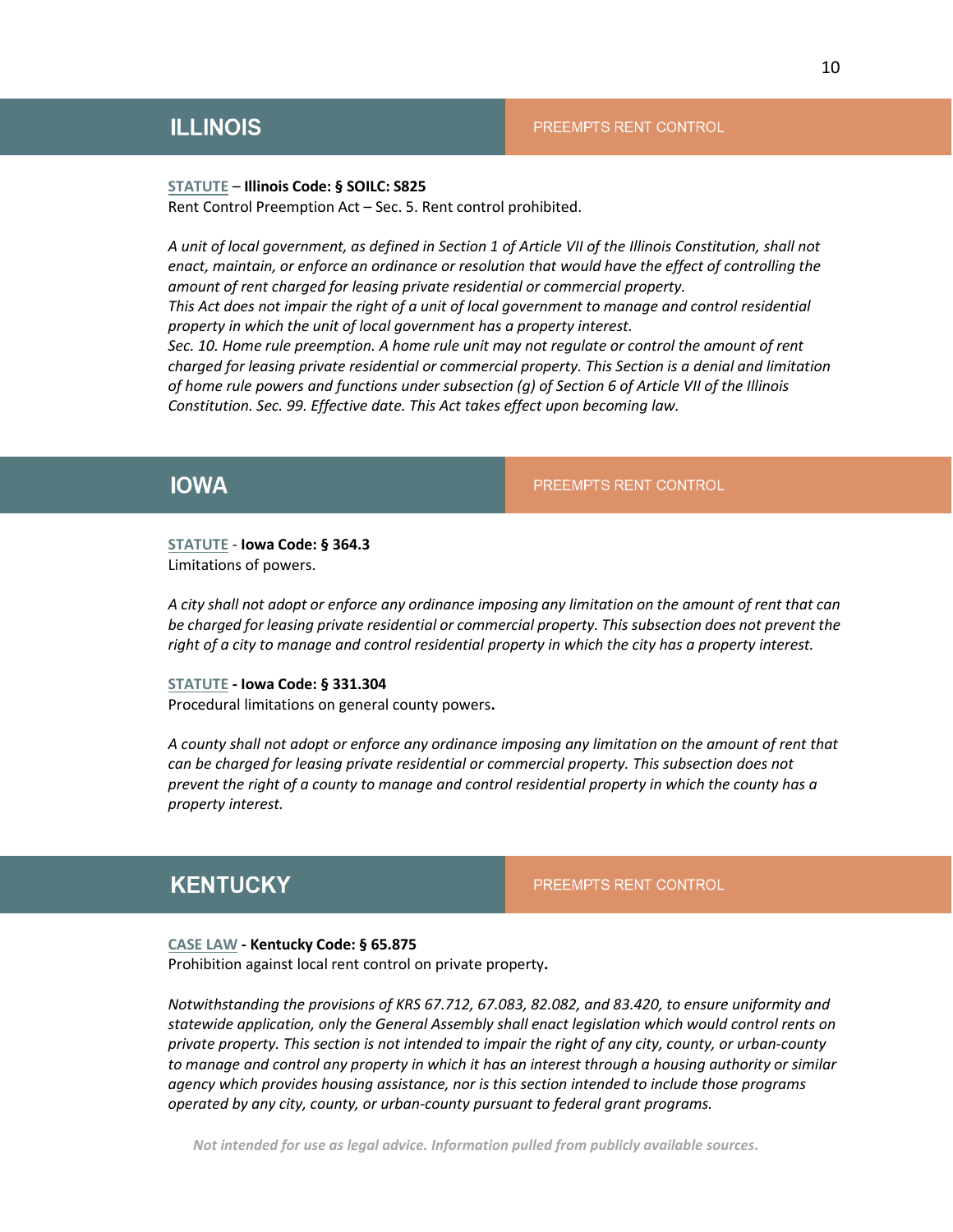#### <span id="page-10-0"></span>**[STATUTE & CASE LAW](https://law.justia.com/codes/louisiana/2020/revised-statutes/title-9/rs-3258/) - Louisiana Code: § RS 9:32S8**

Lessor's right to own, control, use, enjoy, protect and dispose of property and things.

*Every lessor, in accordance with the provisions of Article I, Section 4 of the Louisiana Constitution of 1974, shall have the right to the ownership, control, use, enjoyment, protection and right to dispose of private property including any alienation there of by lease or otherwise, where a person by law or contract has a legal right to give to another the enjoyment of a thing or property for a valid consideration; which said rights shall include all rights granted to lessors by Title IX of the Louisiana Civil Code dealing with lease, and which said rights shall not be altered, abridged or diminished except by state law, and which said rights are subject to the reasonable exercise of the police power.*

**Court of Appeal of Louisiana, Fourth Circuit:** 351 So. 2d 247 (1977) Morris Lee JAVERS, Jr. Dennis Reed and Genevieve Cole v. COUNCIL OF the CITY OF NEW ORLEANS, Hon. Philip C. Ciaccio, Hon. A. L. Davis, Jr., Hon. Joseph V. DiRosa, Hon. Clarence 0. Dupuy, Hon. Frank A. Friedler, Jr., Hon. John D. Lambert, Jr., Hon. James A. Moreau

### <span id="page-10-1"></span>**MASSACHUSETTS**

PREEMPTS RENT CONTROL

**[STATUTE](https://malegislature.gov/Laws/GeneralLaws/PartI/TitleVII/Chapter40P/Section2) – Massachusetts Code: Ch. 40P § 4-5**  Massachusetts rent control prohibition act. Section 4.

*No city or town may enact, maintain or enforce rent control of any kind, except that any city or town that accepts this chapter may adopt rent control regulation that provides:* 

- *(a) after six months from the date of the initial adoption of rent control regulation by a particular city or town, compliance on the part of property owners as to the rent control regulation or any subsequently adopted rent control regulation shall be entirely voluntary and uncoerced, and the property of a person or entity declining to have his or its property subjected to such regulation shall be wholly unaffected by any aspect of the rent control regulation or any subsequently adopted rent control regulation;*
- *(b) such regulation may not include the regulation of occupancy, services, evictions, condominium conversion or the removal of properties from such regulation nor may such regulation apply to any rental unit that is owned by a person or entity owning less than ten rental units or that has a fair market rent exceeding \$400;*
- *(c) a municipality adopting such regulation shall compensate owners of rent controlled units for each unit in the amount of the difference between the unit's fair market rent and the unit's below market, rent controlled rent, with such compensation coming from the municipality's general funds, so that the cost of any rent control shall be borne by all taxpayers of a municipality and not by the owners of regulated units only.*

*Section 5. Because rent control is a matter of statewide concern, this chapter shall preempt, supersede or nullify any inconsistent, contrary or conflicting state or local law.*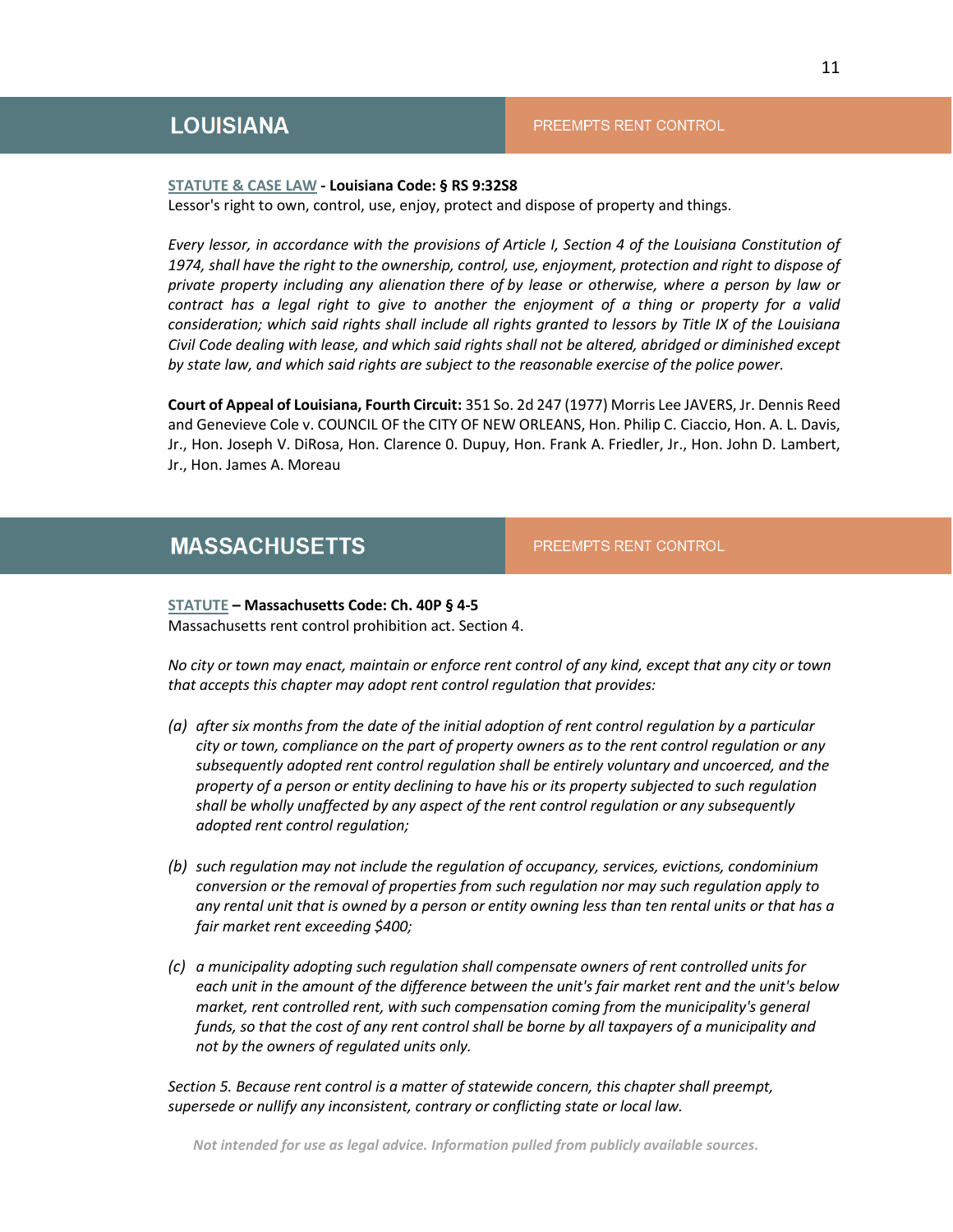### <span id="page-11-0"></span>**[STATUTE](http://www.legislature.mi.gov/(S(yeueibal4vzdpw3towocl3cr))/mileg.aspx?page=GetObject&objectname=mcl-123-411) - Michigan Code: § 123.411**

"Local government unit" defined; rent control prohibited; management and control of residential property.

*Sec. 1.* 

- *1) As used in this section, "local governmental unit" means a political subdivision of this state including, but not limited to, a county, city, village, or township, if the political subdivision provides local government services for residents in a geographically limited area of this state as its primary purpose and has the power to act primarily on behalf of that area.*
- *2) A local governmental unit shall not enact, maintain, or enforce an ordinance or resolution that would have the effect of controlling the amount of rent charged for leasing private residential property. This section does not impair the right of any local governmental unit to manage and control residential property in which the local governmental unit has a property interest.*

### <span id="page-11-1"></span>**MINNESOTA**

PREEMPTS RENT CONTROL

#### **[STATUTE](https://www.revisor.mn.gov/statutes/cite/471.9996) - Minnesota Code: § 471.9996**  Rent control prohibited.

*Subdivision 1. ln general. No statutory or home rule charter city, county, or town may adopt or renew by ordinance or otherwise any law to control rents on private residential property except as provided in subdivision 2. This section does not impair the right of any statutory or home rule charter city, county, or town:*

- *1. to manage or control property in which it has a financial interest through a housing authority or similar agency;*
- *2. to contract with a property owner;*
- *3. to act as required or authorized by laws or regulations of the United States government or this state; or*
- *4. to mediate between property owners and tenants for the purpose of negotiating rents.*

*Subdivision 2. Exception. Subdivision 1 does not preclude a statutory or home rule charter city, county, or town from controlling rents on private residential property to the extent that the city, county, or town has the power to adopt an ordinance, charter amendment, or law to control these rents if the ordinance, charter amendment, or law that controls rents is approved in a general election. Subdivision 1 does not limit any power or authority of the voters of a statutory or home rule charter city, county, or town to petition for an ordinance or charter amendment to control rents on private residential property to the extent that the power or authority is otherwise provided for by law, and if the ordinance or charter amendment is approved in a general election. This subdivision does not grant any additional power or authority to the citizens of a statutory or home rule charter city, county, or town to vote on any question beyond that contained in other law.* 

### **CITY SPECIFIC LAWS -**

[Minneapolis](https://vote.minneapolismn.gov/media/-www-content-assets/documents/Proposed-Minneapolis-City-Charter-Amendment-Text-Question-3-Rent-Control-Ordinance.pdf) (Allows City Council to Enact Rent Control), [St. Paul](https://s3.documentcloud.org/documents/21045803/proposed-saint-paul-ord.pdf)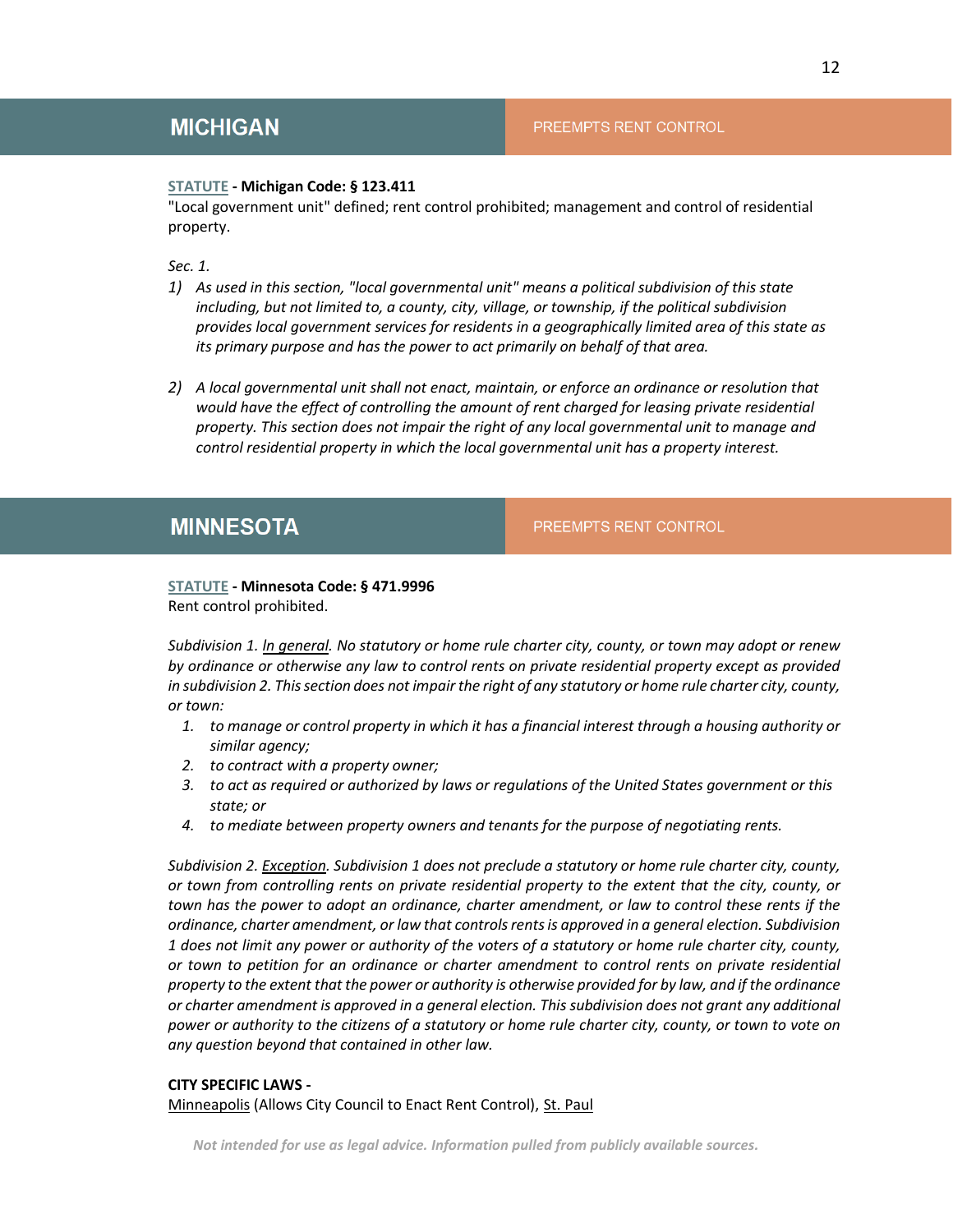### <span id="page-12-0"></span>**MISSISSIPPI**

### PREEMPTS RENT CONTROL

#### **[STATUTE](https://law.justia.com/codes/mississippi/2019/title-21/chapter-17/section-21-17-5/) - Mississippi Code: § 21-17-5**

Powers of governing authorities.

*(2) Unless such actions are specifically authorized by another statute or law of the State of Mississippi this section shall not authorize the governing authorities of municipalities to* 

- *a) levy taxes of any kind or increase the levy of any authorized tax,*
- *b) issue bonds of any kind,*
- *c) change the requirements, practices or procedures for municipal elections or establish any new elective office,*
- *d) change the procedure for annexation of additional territory into the municipal boundaries,*
- *e) change the structure or form of the municipal government*
- *f) permit the sale, manufacture, distribution, possession or transportation of alcoholic beverages,*
- *g) grant any donation; or*
- *h) without prior legislative approval, regulate, directly or indirectly, the amount of rent charged for leasing private residential property in which the municipality does not have a property interest.*

### <span id="page-12-1"></span>**MISSOURI**

PREEMPTS RENT CONTROL

#### **[STATUTE](https://www.nmhc.org/uploadedFiles/Articles/Final_Legislation_and_Regulation/Missouri%20Rent%20Control.pdf) - Senate Bill 602. Section 2**.

*No county or city, or county or city with a charter form of government may enact, maintain, or enforce, any ordinance or resolution which regulates the amount of rent to be charged for privatelyowned, single-family, or multiple-unit residential or commercial rental property. This section shall not be construed as prohibiting any county or city, or any authority created by a county or city for that purpose from:* 

- *1) Regulating in any way property belonging to that city, county, or authority;*
- *2) Entering into agreements with private persons which regulate the amount of rent charged for subsidized rental properties; or*
- *3) Enacting ordinances or resolutions restricting rent for properties assisted with community development block grant funds.*

### <span id="page-12-2"></span>**NEW HAMPSHIRE**

PREEMPTS RENT CONTROL

**[CASE LAW](https://scholar.google.com/scholar_case?case=15938801795037476919&hl=en&as_sdt=6,47) - Supreme Court of New Hampshire. 121 N.H. 268 (1981)**, Leonard Girard & a. v. Town of Allenstown & a. No. 80-359.

*The court found that a statute providing that towns may make bylaws for "the making and ordering of their prudential affairs" did not authorize towns to adopt and enforce a rent control ordinance.*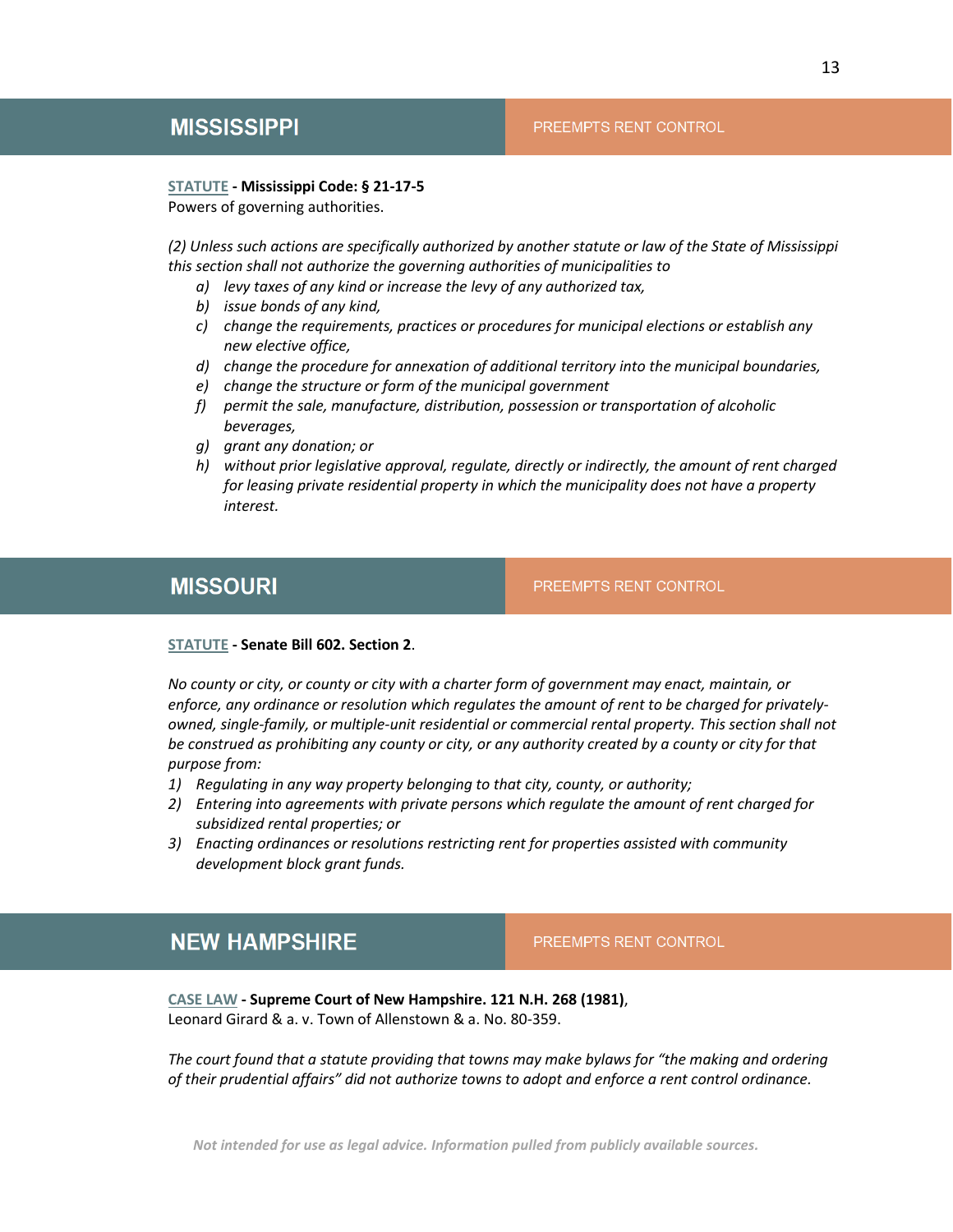### <span id="page-13-0"></span>**NEW MEXICO**

### PREEMPTS RENT CONTROL

### **[STATUTE](https://law.justia.com/codes/new-mexico/2020/chapter-47/article-8a/section-47-8a-1/) - Chapter 47 - Property Law. Article 8A - Rent Control Prohibition, 47-8A-1. Section 47-8A-1 - Rent control prohibition.**

- *a) No political subdivision or any home rule municipality shall enact an ordinance or resolution that controls or would have the effect of controlling rental rates for privately owned real property.*
- *b) This section does not impair the right of a state agency, county or municipality to otherwise manage or control its property.*
- *c) The provisions of Subsection A of this section do not apply to privately owned real property for which benefits, or funding have been provided under contract by federal, state or local governments or a governmental instrumentality for the express purpose of providing reduced rents to low- or moderate-income tenants.*

### <span id="page-13-1"></span>**NORTH CAROLINA**

PREEMPTS RENT CONTROL

PREEMPTS RENT CONTROL

**[STATUTE](https://law.justia.com/codes/north-carolina/2020/chapter-42/article-1/section-42-14-1/) - North Carolina Code - General Statutes § 42-14.1**. Rent control.

*No county or city as defined by G.S. 160A1 may enact, maintain, or enforce any ordinance or resolution which regulates the amount of rent to be charged for privately owned, single-family or multiple unit residential or commercial rental property. This section shall not be construed as prohibiting any county or city, or any authority created by a county or city for that purpose, from:* 

- *1) Regulating in any way property belonging to that city, county, or authority;*
- *2) Entering into agreements with private persons which regulate the amount of rent charged for subsidized rental properties; or*
- *3) Enacting ordinances or resolutions restricting rent for properties assisted with Community Development Block Grant Funds.*

### <span id="page-13-2"></span>**NORTH DAKOTA**

**[STATUTE](https://www.legis.nd.gov/cencode/t47c16.pdf?20160325135932) - 47-16-02.1.**  Rent controls - Prohibited.

*A political subdivision may not enact, maintain, or enforce an ordinance or resolution that would have the effect of controlling the amount of rent charged for leasing private residential or commercial property. This section does not impair the right of a political subdivision to manage and control residential property in which the political subdivision has a fee title interest.*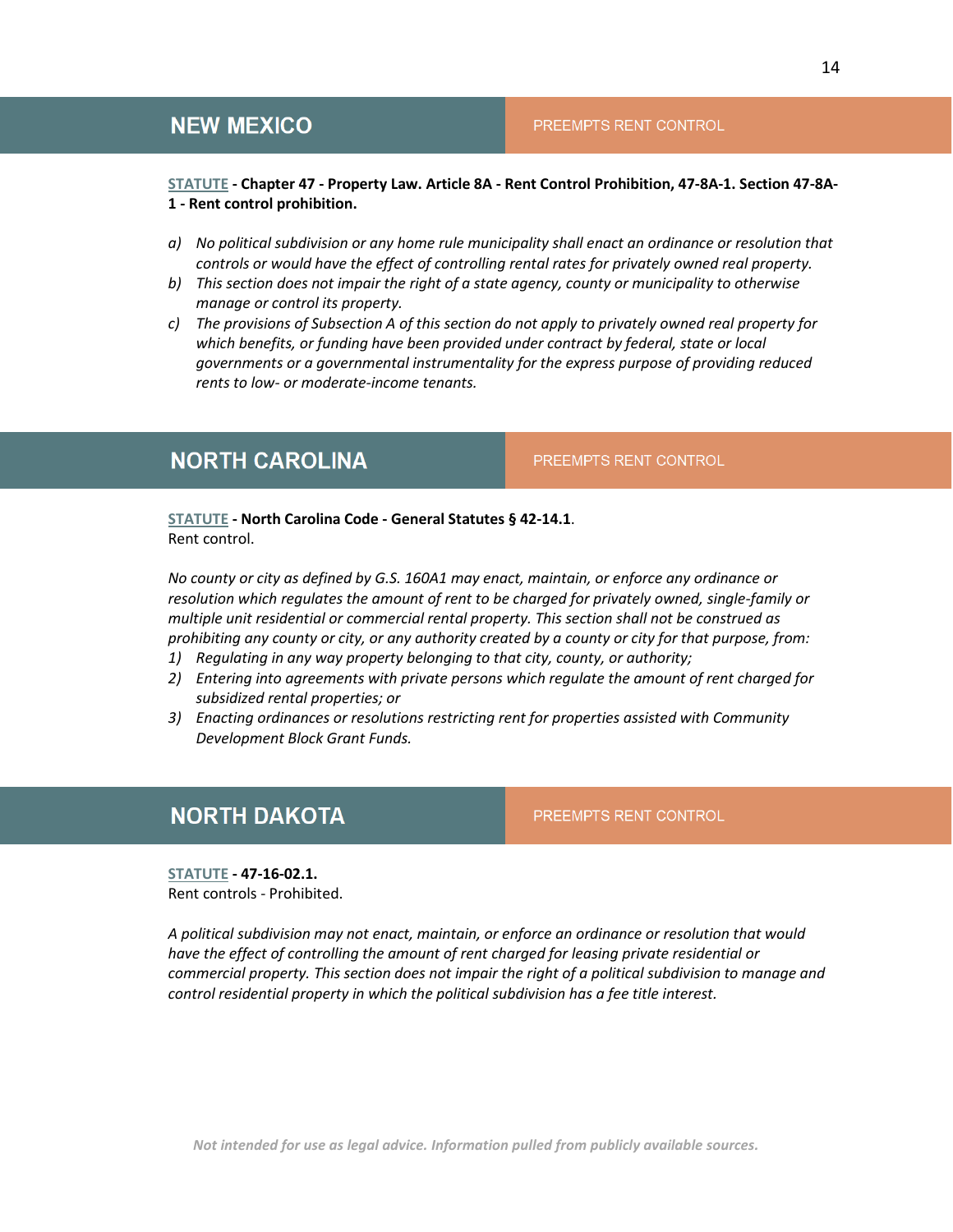### <span id="page-14-0"></span>**[STATUTE](https://law.justia.com/codes/oklahoma/2020/title-11/section-11-14-101-1/) - Oklahoma Statutes Title 11. Cities and Towns § 11-14-101.1.**

Rent control - Prohibition.

- *a) No municipal governing body may enact, maintain, or enforce any ordinance or resolution which*  regulates the amount of rent to be charged for privately owned, single-family or multiple unit *residential or commercial rental property.*
- *b) This section shall not be construed to prohibit any municipality, or any authority created by a municipality for that purpose from:* 
	- *a. regulating in any way property belonging to that municipality or authority;*
	- *b. entering into agreements with private persons which regulate the amount of rent charged for subsidized rental properties; or*
	- *c. enacting ordinances or resolutions restricting rent for properties assisted with federal Community Development Block Grant Funds.*

### <span id="page-14-1"></span>**SOUTH CAROLINA**

PREEMPTS RENT CONTROL

**[South Carolina Code of Laws](https://law.justia.com/codes/south-carolina/2013/title-27/chapter-39/section-27-39-60/) Title 27 - Property and Conveyances Chapter 39 - Rent Section 27-39- 60.**

*Counties and municipal corporations restricted from regulating rent charged for certain dwellings. No county or municipal corporation may enact, maintain, or enforce any ordinance or resolution which would regulate in any way the amount of rent to be charged for privately owned, single family, or multiple unit residential, or commercial rental property. This section may not be construed as prohibiting any county or municipal corporation, or any authority created by a county or municipal corporation for that purpose, from regulating in any way property belonging to the county or municipal corporation or from entering into any agreements with private persons which regulate the amount of rent to be charged for rental properties.*

### <span id="page-14-2"></span>**SOUTH DAKOTA**

PREEMPTS RENT CONTROL

**[STATUTE](https://law.justia.com/codes/south-dakota/2021/title-6/chapter-01/section-6-1-13/) - South Dakota Code Title 6 Local Government Generally Chapter 01. Acts and Records of Local Officers §6-1-13**

Rent control of private residential property prohibited.

*No local governmental unit may enact, maintain, or enforce any ordinance, resolution, or other enactment that would have the effect of controlling the amount of rent charged for leasing private residential property. This section does not impair the right of any local governmental unit to manage and control residential property in which the local governmental unit has a property interest.*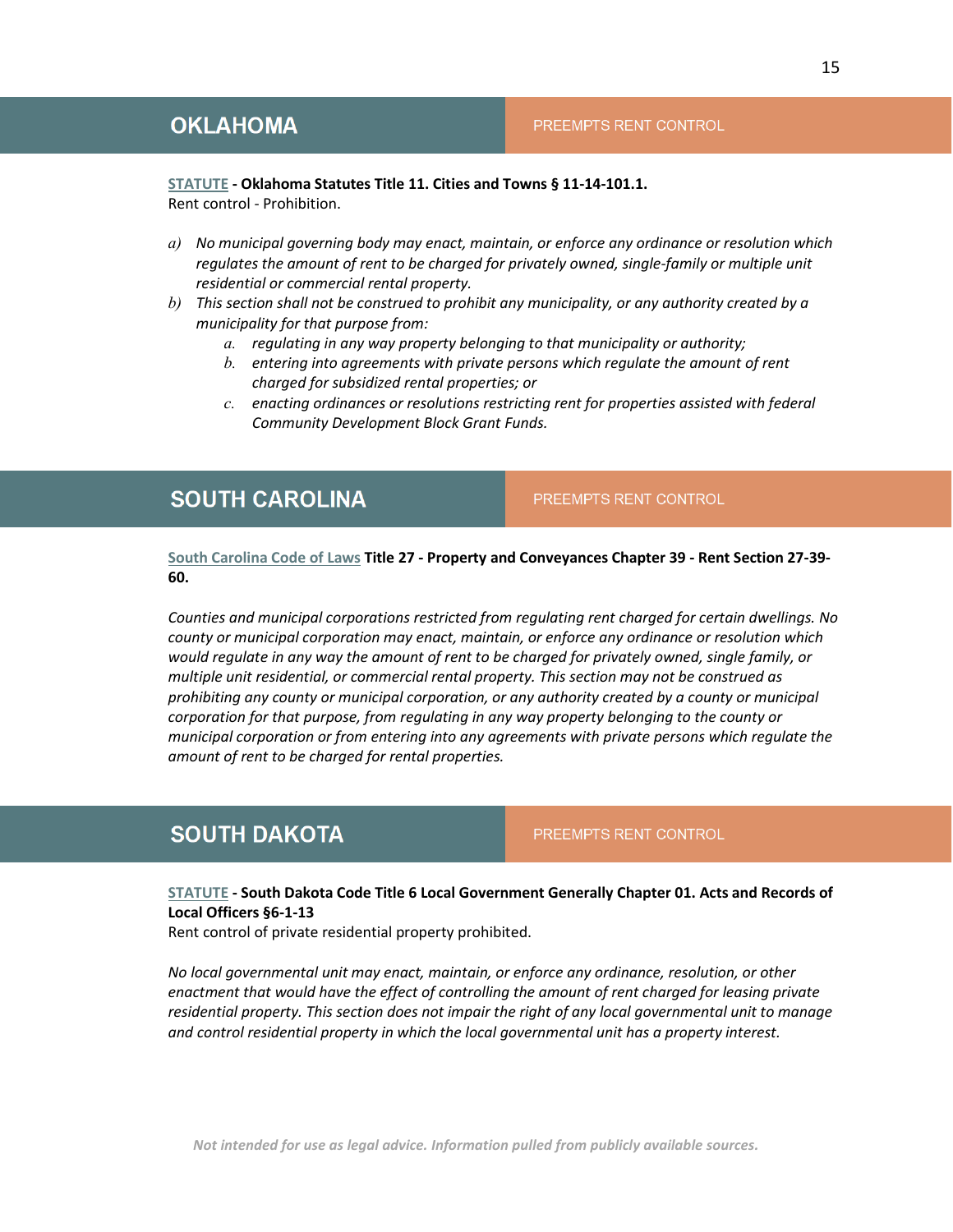#### <span id="page-15-0"></span>**[STATUTE](https://le.utah.gov/xcode/Title57/Chapter20/C57-20-S1_1800010118000101.pdf) - 57-20-1**

Rent and fee control prohibition.

- *1) A county, city, or town may not enact an ordinance or resolution that would control rents or fees on private residential property unless it has the express approval of the Legislature.*
- *2) This section does not impair the right of a state agency, county, city, or town to enforce its zoning, building, and planning authority.*

### <span id="page-15-1"></span>**WASHINGTON**

PREEMPTS RENT CONTROL

### **[STATUTE](http://apps.leg.wa.gov/rcw/default.aspx?cite=35.21.830) - RCW 35.21.830.**

Controls on rent for residential structures—Prohibited—Exceptions.

*The imposition of controls on rent is of statewide significance and is preempted by the state. No city or town of any class may enact, maintain, or enforce ordinances or other provisions which regulate the amount of rent to be charged for single-family or multiple-unit residential rental structures or sites other than properties in public ownership, under public management, or properties providing low-income rental housing under joint public-private agreements for the financing or provision of such low-income rental housing. This section shall not be construed as prohibiting any city or town from entering into agreements with private persons which regulate or control the amount of rent to be charged for rental properties.*

### <span id="page-15-2"></span>**ARIZONA**

PREEMPTS RENT CONTROL & INCLUSIONARY ZONING

### **[STATUTE](https://law.justia.com/codes/arizona/2021/title-9/section-9-461-16/) - Arizona Revised Statutes Title 9 - Cities and Towns § 9-461.16** Residential housing; requirements; fees; prohibition.

- *(a) Except as provided in subsection B of this section, a city or town shall not adopt a land use regulation or general or specific plan provision, or impose as a condition for approving a building or use permit, a requirement or fee that has the effect of establishing the sales or lease price for a residential housing unit or residential dwelling lot or parcel or that requires a residential housing unit or residential dwelling lot or parcel to be designated for sale or lease to any particular class or group of residents.*
- *(b) This section does not limit the authority of a city or town to adopt or enforce a land use regulation, general or specific plan provision or condition of approval creating or implementing an incentive, density bonus or other voluntary provision or condition designed to increase the supply of moderate or lower cost housing.*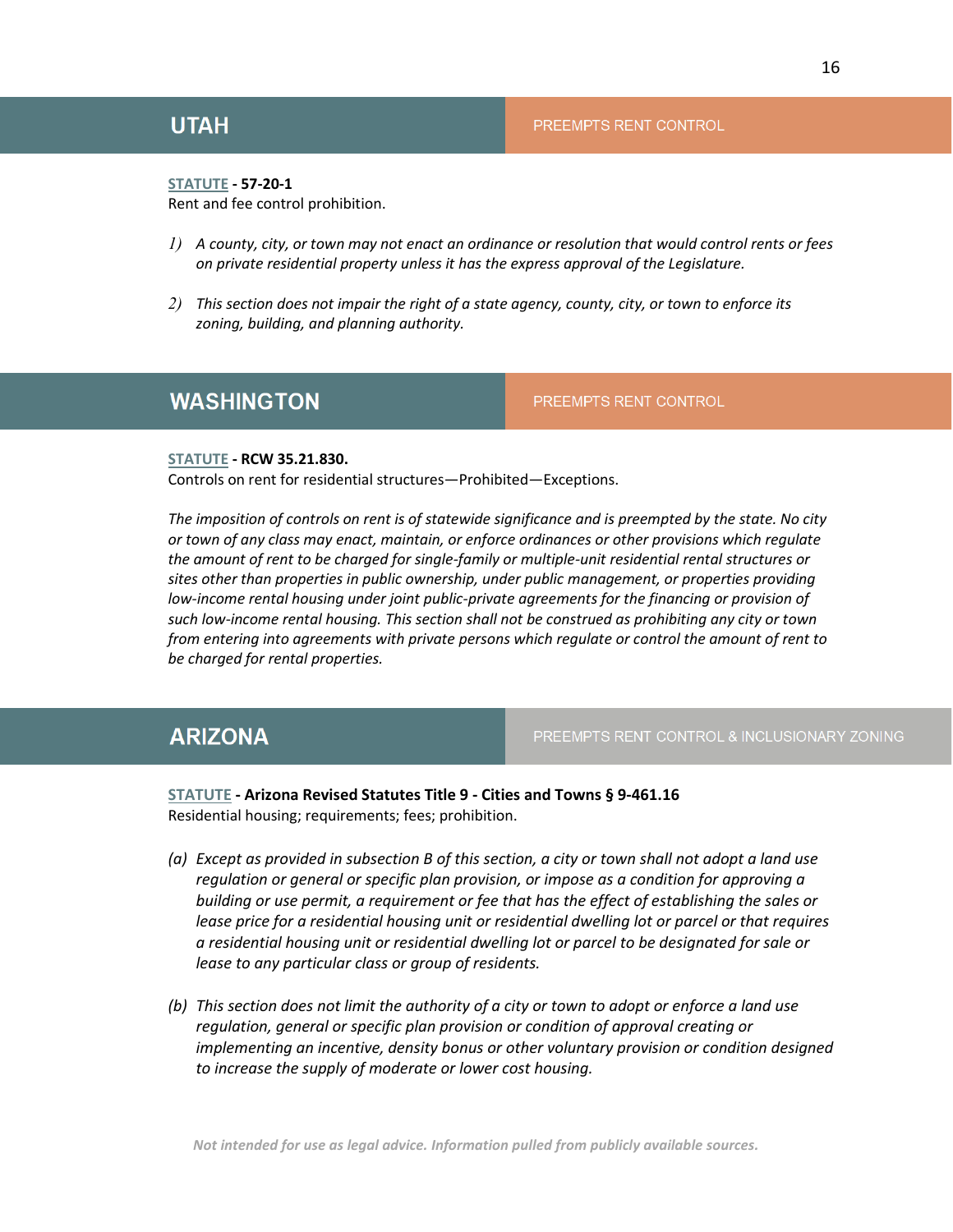### <span id="page-16-0"></span>**INDIANA**

### PREEMPTS RENT CONTROL & INCLUSIONARY ZONING

**[STATUTE](http://iga.in.gov/static-documents/4/e/7/e/4e7eb06c/TITLE32_AR31_ch1.pdf) – Indiana Code: § 32-31-1-20**  Privately owned real property; regulation of rental rates.

*This section does not apply to privately owned real property for which government funds or benefits have been allocated from the United States government, the state, or a political subdivision for the express purpose of providing reduced rents to low- or moderate-income tenants. Regulation of rental rates for privately owned real property must be authorized by an act of the General Assembly.*

### <span id="page-16-1"></span>**KANSAS**

PREEMPTS RENT CONTROL & INCLUSIONARY ZONING

**[STATUE](http://www.ksrevisor.org/statutes/chapters/ch12/012_016_0120.html) - Kansas Code Chapter 12. - Cities and Municipalities Article 16. - Miscellaneous Provisions 12-16, 120**

Rent control by political subdivisions precluded. 12-16,120. Rent control by political subdivisions precluded.

- *(a) No political subdivision of this state, including but not limited to a county, municipality or township, shall enact, maintain or enforce any ordinance or resolution that would have the effect of controlling the amount of rent charged for leasing private residential or commercial property.*
- *(b) This section shall not impair the right of any local unit of government to manage and control residential property in which such local unit of government has a property interest.*

### <span id="page-16-2"></span>**TENNESSEE**

PREEMPTS RENT CONTROL & INCLUSIONARY ZONING

**[STATUTE](https://law.justia.com/codes/tennessee/2020/title-66/chapter-35/section-66-35-102/) - Tennessee Code Title 66 - Property Chapter 35 - Rent Control 66-35-102**  Rent control by local governments prohibited.

*A local governmental unit shall not enact, maintain or enforce an ordinance or resolution that would have the effect of controlling the amount of rent charged for leasing private residential or commercial property.*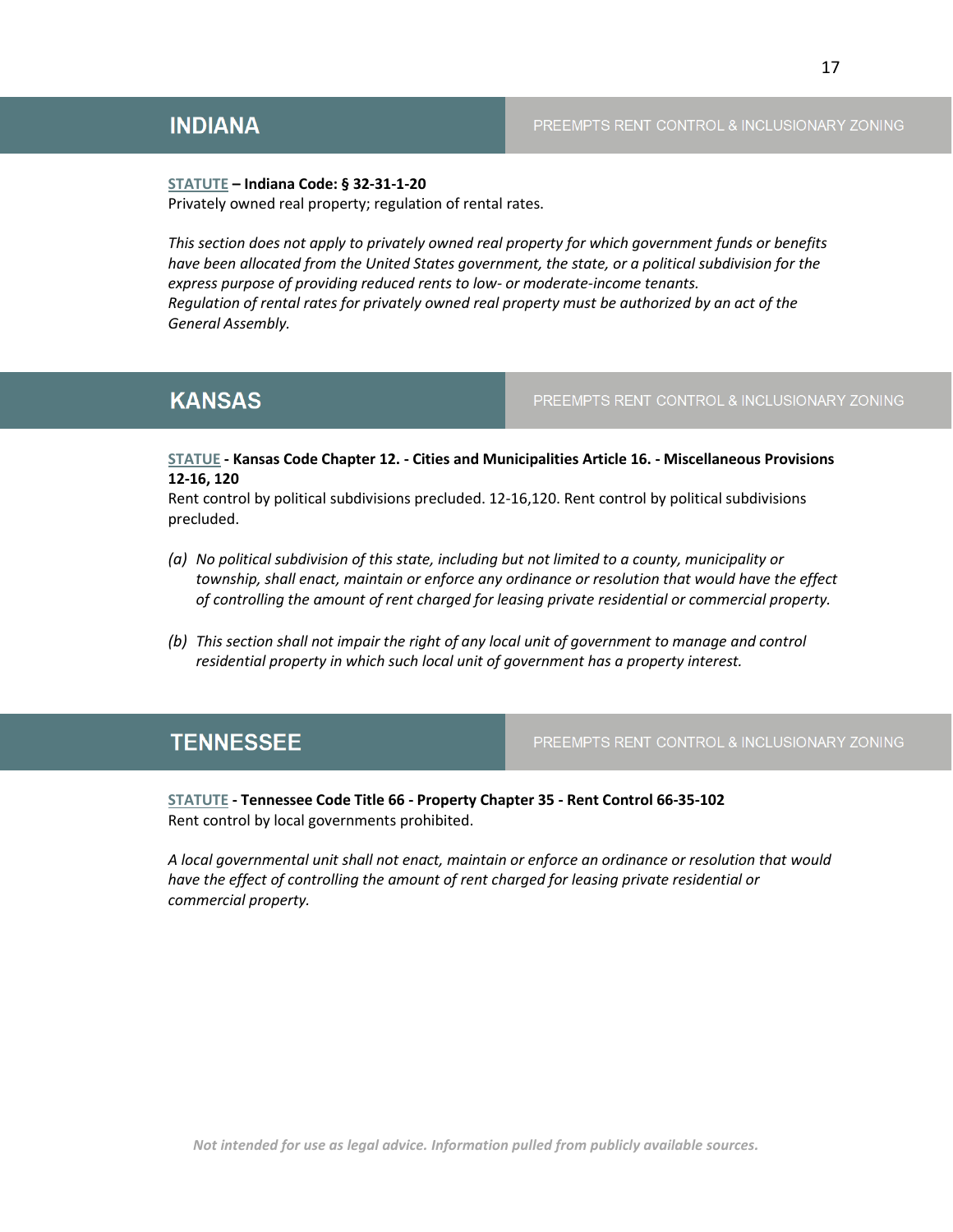#### PREEMPTS RENT CONTROL & INCLUSIONARY ZONING

### <span id="page-17-2"></span>**[STATUTE](https://statutes.capitol.texas.gov/Docs/LG/htm/LG.214.htm) - Texas Local Government Code - LOC GOV'T § 214.902.**  Rent Control

- *a) The governing body of a municipality may, by ordinance, establish rent control if:* 
	- *1) the governing body finds that a housing emergency exists due to a disaster as defined by Section 418.004, Government Code; and*
	- *2) the governor approves the ordinance.*
- *b) The governing body shall continue or discontinue rent control in the same manner that the governor continues or discontinues a state of disaster under Section 418.014, Government Code.*

### <span id="page-17-3"></span>**WISCONSIN**

PREEMPTS RENT CONTROL & INCLUSIONARY ZONING

#### **[STATUTE](https://docs.legis.wisconsin.gov/statutes/statutes/66/X/1015) - 66.1015**

Municipal rent control, inclusionary zoning, prohibited.

- *1) No city, village, town or county may regulate the amount of rent or fees charged for the use of a residential rental dwelling unit.*
- *2) This section does not prohibit a city, village, town, county, or housing authority or the Wisconsin Housing and Economic Development Authority from doing any of the following:*
	- *a. Entering into a rental agreement which regulates rent or fees charged for the use of a residential rental dwelling unit it owns or operates.*
	- *b. Entering into an agreement with a private person who regulates rent or fees charged for a residential rental dwelling unit.*

### <span id="page-17-0"></span>**DELAWARE**

NO RENT CONTROL/ NO PREEMPTION

*Provides for Home Rule through legislative statute to any municipality.*

### <span id="page-17-1"></span>**HAWAII**

NO RENT CONTROL/ NO PREEMPTION

*Provides for Home Rule through state constitution.*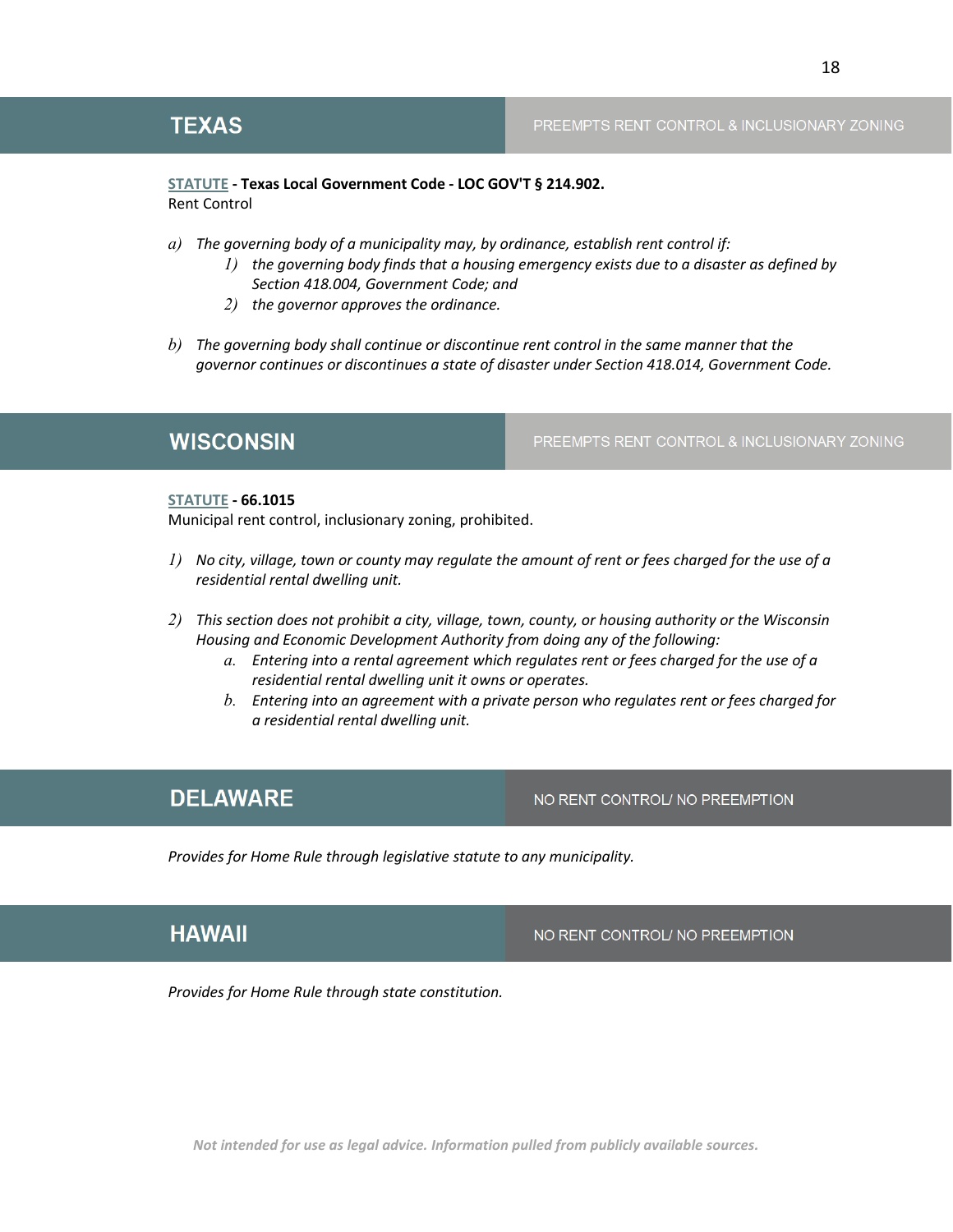# <span id="page-18-0"></span>**MONTANA**

*Provides for Home Rule in state constitution to municipalities.*

# <span id="page-18-1"></span>**NEBRASKA**

*Provides for Home Rule in state constitution.*

### <span id="page-18-2"></span>**OHIO**

# <span id="page-18-3"></span>**WYOMING**

NO RENT CONTROL/ NO PREEMPTION

*Provides for Home Rule in state constitution for municipalities.* 

*Provides for Home Rule in state constitution to any municipality.*

# <span id="page-18-4"></span>**ALASKA**

**DILLON RULE STATE** WITH NO RENT CONTROL/ NO PREEMPTION

**Dillon Rule State** – First Class Cities & Boroughs

*Provides for Home Rule in state constitution to First Class Cities & Boroughs.*

### <span id="page-18-5"></span>**NEVADA**

**DILLON RULE STATE** WITH NO RENT CONTROL/ NO PREEMPTION

**Dillon Rule State** – Any city or town

*Provides for Home Rule in state constitution to any city or town.*

*Not intended for use as legal advice. Information pulled from publicly available sources.*

NO RENT CONTROL/ NO PREEMPTION

NO RENT CONTROL/ NO PREEMPTION

NO RENT CONTROL/ NO PREEMPTION